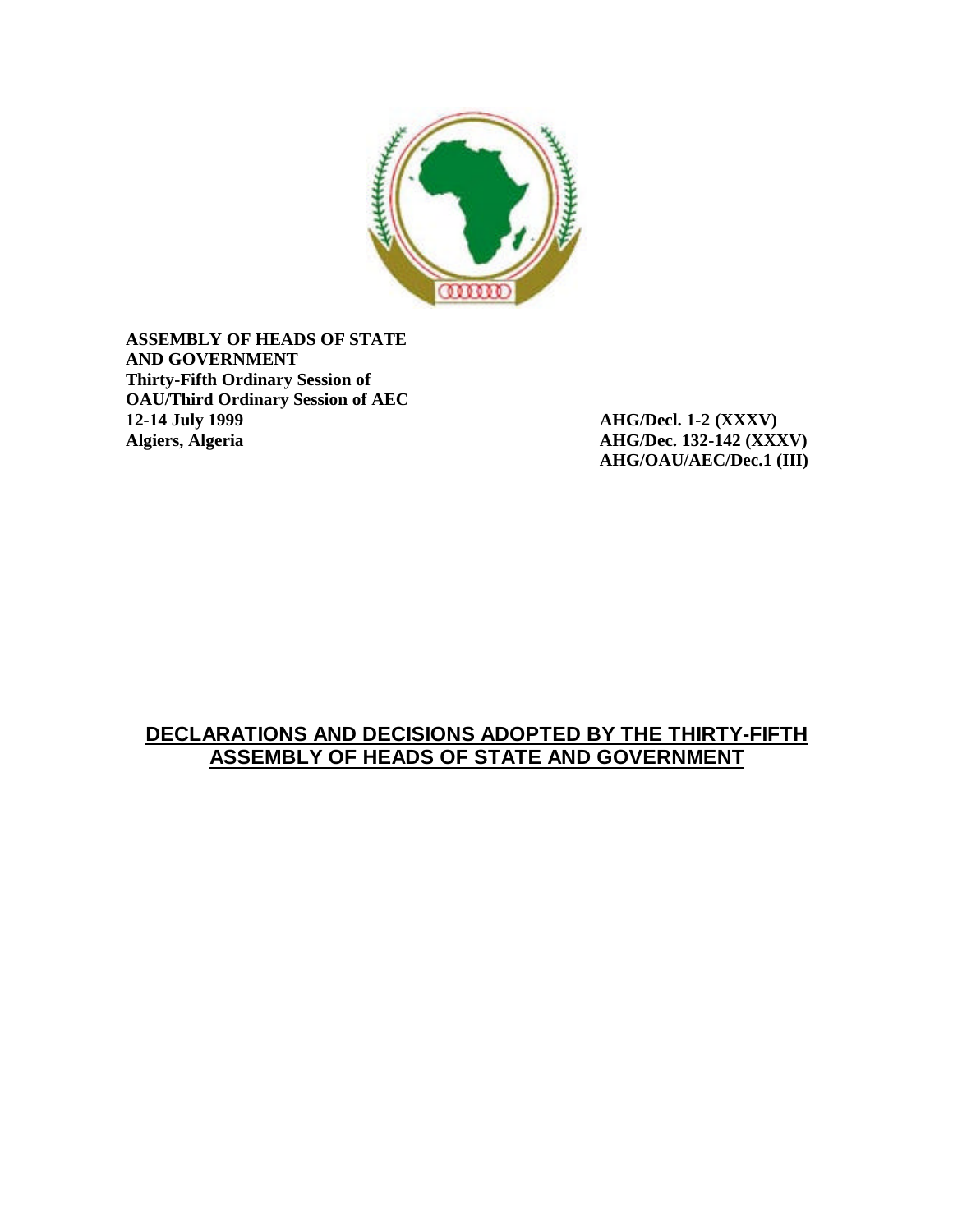*AHG/Decl.1 (XXXV)*

### **ALGIERS DECLARATION**

**We, the Heads of State and Government of the Member States of the Organisation of African Unity, meeting in Algiers, Algeria, from 12 to 14 July 1999, solemnly declare as follows:** 

**The end of the Second Millennium represents for Africa, the demise of an era characterised by colonisation and its tragic trail of domination, plunder and negation of the African personality. We welcome this development and affirm our resolve to strive towards ensuring that Africa and Mankind as a whole are never again subjected to such an experience so demeaning to the human dignity.** 

**Through huge sacrifices and heroic struggles, Africa has broken the colonial yoke, regained its freedom and embarked upon the task of nation building. This achievement constitutes for us a source of profound and legitimate pride, as these struggles have not only crystallised the determination of our peoples, who made the greatest sacrifices to assert their existence and their legitimate rights, but also have contributed significantly in inculcating in the peoples and nations of the continent the universal principles of the right of peoples to be the architect of their own destiny, the right to self-determination and independence, as well as the principle of the sovereign equality of states and their right to development.** 

**It is therefore with the most profound respect that we bow to the memory of all the martyrs of Africa whose supreme sacrifice has paved the way for the continent to regain its freedom and dignity. We pay tribute to the sons and daughters of our continent who laid down their lives for its political and economic emancipation, and for the restoration of its identity and civilisation, under conditions of extreme adversity.** 

**This is evidenced by the legacy of conflict situations which like many time bombs, exist here and there on the Continent, coupled with problems arising from an economic infrastructure geared exclusively to satisfying the needs of the colonial metropolis, problems emanating from a political/administrative organisation rooted in authoritarianism and ethnic divisions, widespread illiteracy and extreme marginalization of the African peoples - so many problems**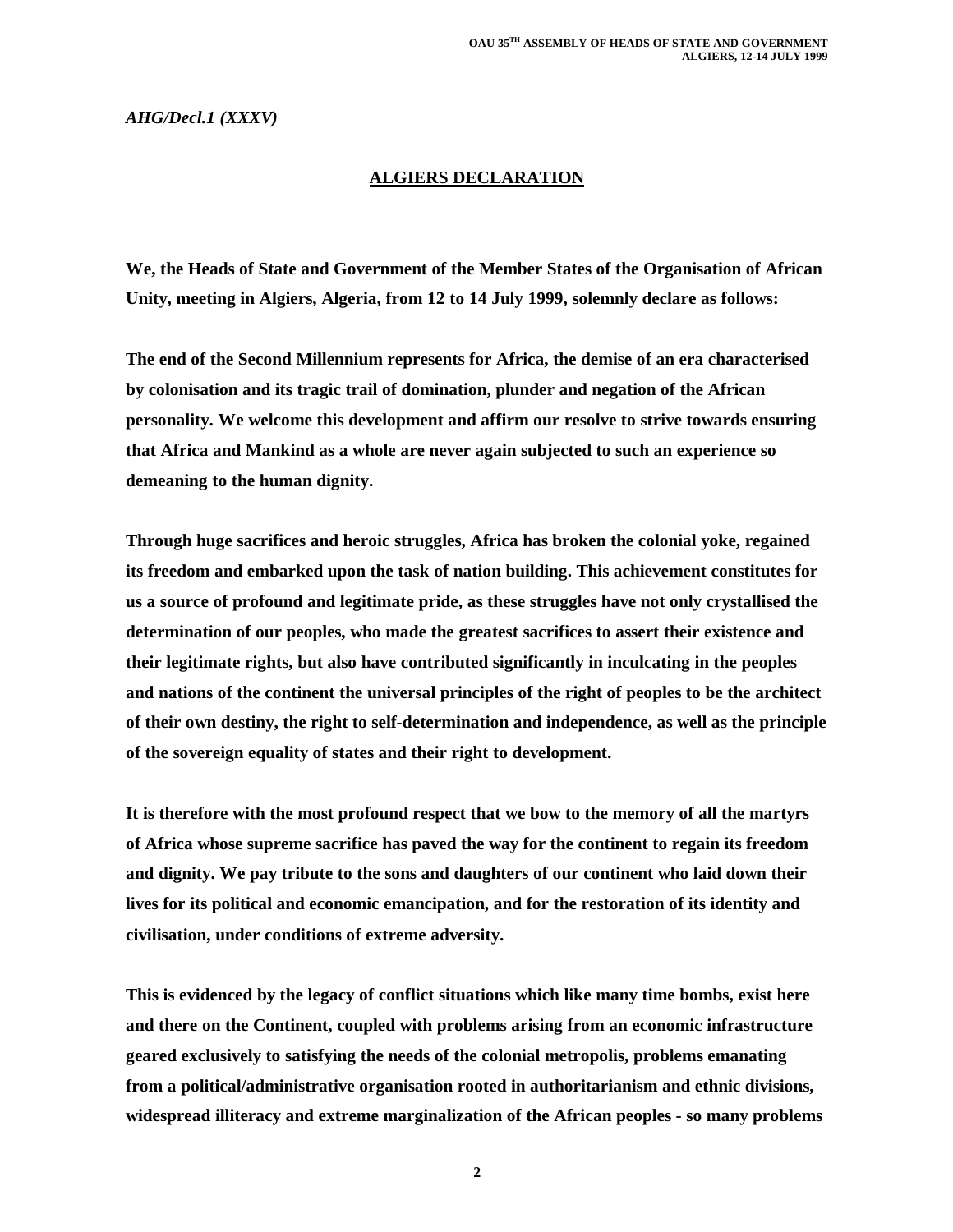**whose magnitude has been exacerbated by the climate of the cold war and the negative impact of a basically unfair international economic system.** 

**All these problems constitute an unwieldy heritage whose cumulative effects have been, and continue to be, for the most part, the root cause of the numerous conflicts, crises, poverty and under-development weighing heavily on the overwhelming majority of the peoples of Africa.** 

**We do not intend, by the aforesaid, to shirk our own responsibility for the problems and difficulties still bedevilling our countries and the continent in general; rather, we wish to underscore the immensity of the efforts exerted by our respective countries, individually and collectively, to overcome the problems inherited from colonisation, ensure peace and stability on the continent, consolidate the hard-won national sovereignty, establish stable state institutions and promote an equitable and fair economic and social development in our countries.** 

**Inspired by its intrinsic ancestral values, Africa was able to muster the strength and determination to assert its existence and take up all these challenges. Equally inspired by this same spirit and these same values, we commit ourselves to face up to the new and formidable challenges which today confront our continent.** 

**We are deeply convinced that the Organisation of African Unity has played an irreplaceable role in the, affirmation of political identity and the realisation of the unity of our continent. We hail the pioneering work of our Founding Fathers, and commit ourselves to further this accomplishment, and to continue to make the OAU the vital instrument of our collective action both within Africa and in our relations with the rest of the world.** 

**Convinced that respect for the principle of inviolability of the borders inherited at independence contributed decisively to the preservation of peace and stability on our continent, we reaffirm its validity and permanence as a fundamental norm applicable in the settlement of border disputes.** 

**We hail Africa's concerted action in ensuring that the process of decolonization of the continent is brought to a successful conclusion. In this regard, we reiterate our support for**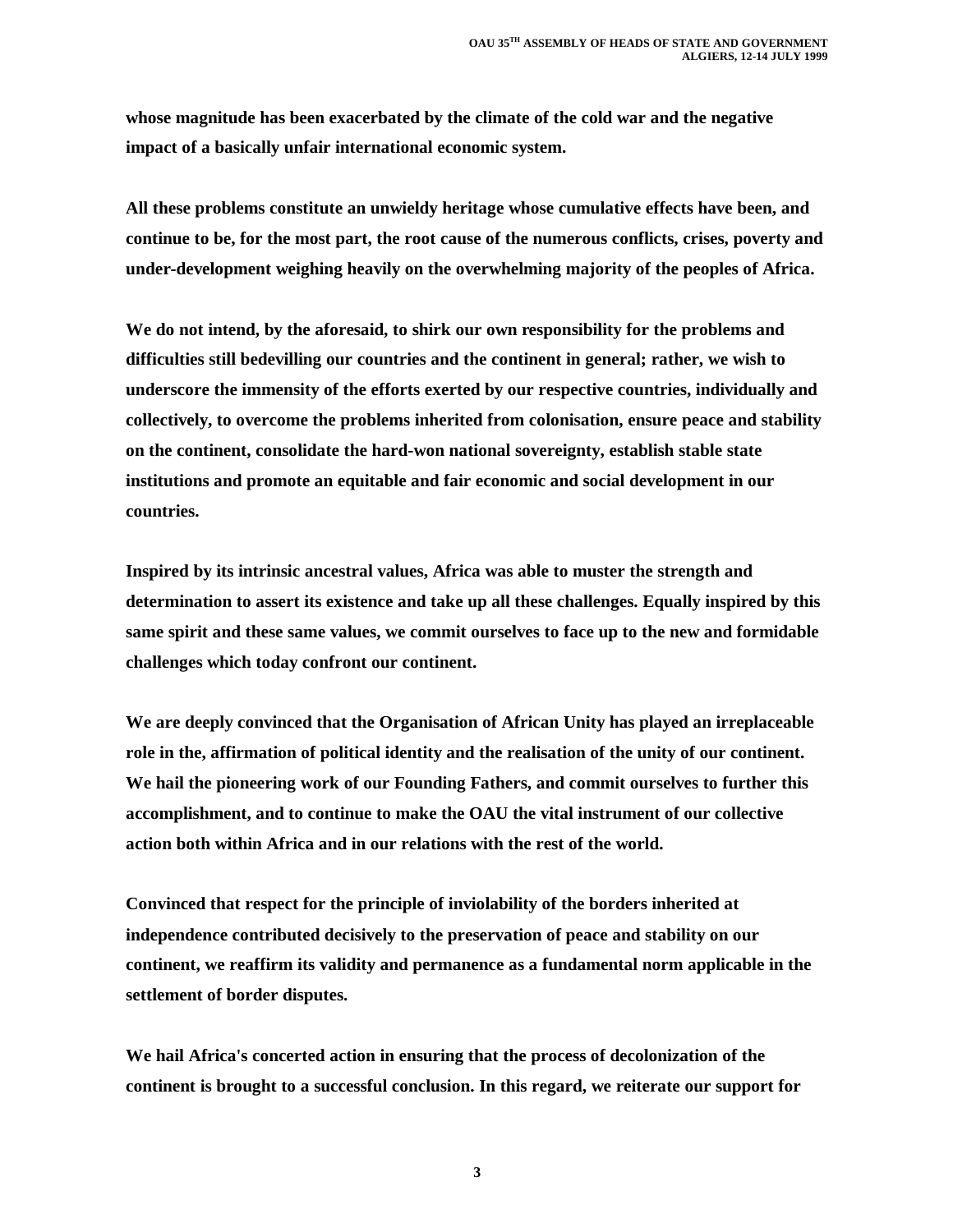**the speedy implementation of the UN-led Peace Plan in the Western Sahara in cooperation with the OAU.** 

**We also reaffirm our determination to promote the use of peaceful means in the resolution of conflicts, in conformity with the principles of sovereign equality, non-interference, nonrecourse to threats or the use of force, and of the independence, sovereignty and territorial integrity of States.** 

**In this respect, we believe that the OAU Mechanism for Conflict Prevention, Management and Resolution is a valuable asset for our continent which must be nurtured and consolidated. This Mechanism which symbolises the concrete resolve of our continent to fully assume its responsibilities, does not exonerate the United Nations Organisation from its obligations under the UN Charter as far as the maintenance of international peace and security is concerned.** 

**We believe that youth and women's commitment and participation can contribute towards creating an enabling environment which conduces towards a culture of peace and tolerance.** 

**To that end, we reiterate our commitment to the Global Plan of Action on Youth and the African Platform for Action, which is an integral part of the Global Platform for Action for the Advancement of Women as an appropriate framework for creating a more egalitarian society.**

**We also reaffirm our determination to work relentlessly towards the promotion of the Rights and Welfare of the Child, and our commitment to combat all forms of child exploitation, and, in particular, put an end to the phenomenon of child soldier.** 

**We believe that human rights have undergone major positive changes since the independence of African countries. The liberation movements of our peoples, the efforts of our countries and of the OAU to codify and implement these rights, as well as the current dynamic process of establishing new democratic spaces in Africa have contributed to a very large extent to these changes. The African Charter on Human and Peoples' Rights and the Protocol on African Court on Human and Peoples' Rights as well as the Declaration and the Plan of Action, recently adopted in Mauritius, eloquently testify to Africa's contribution to the**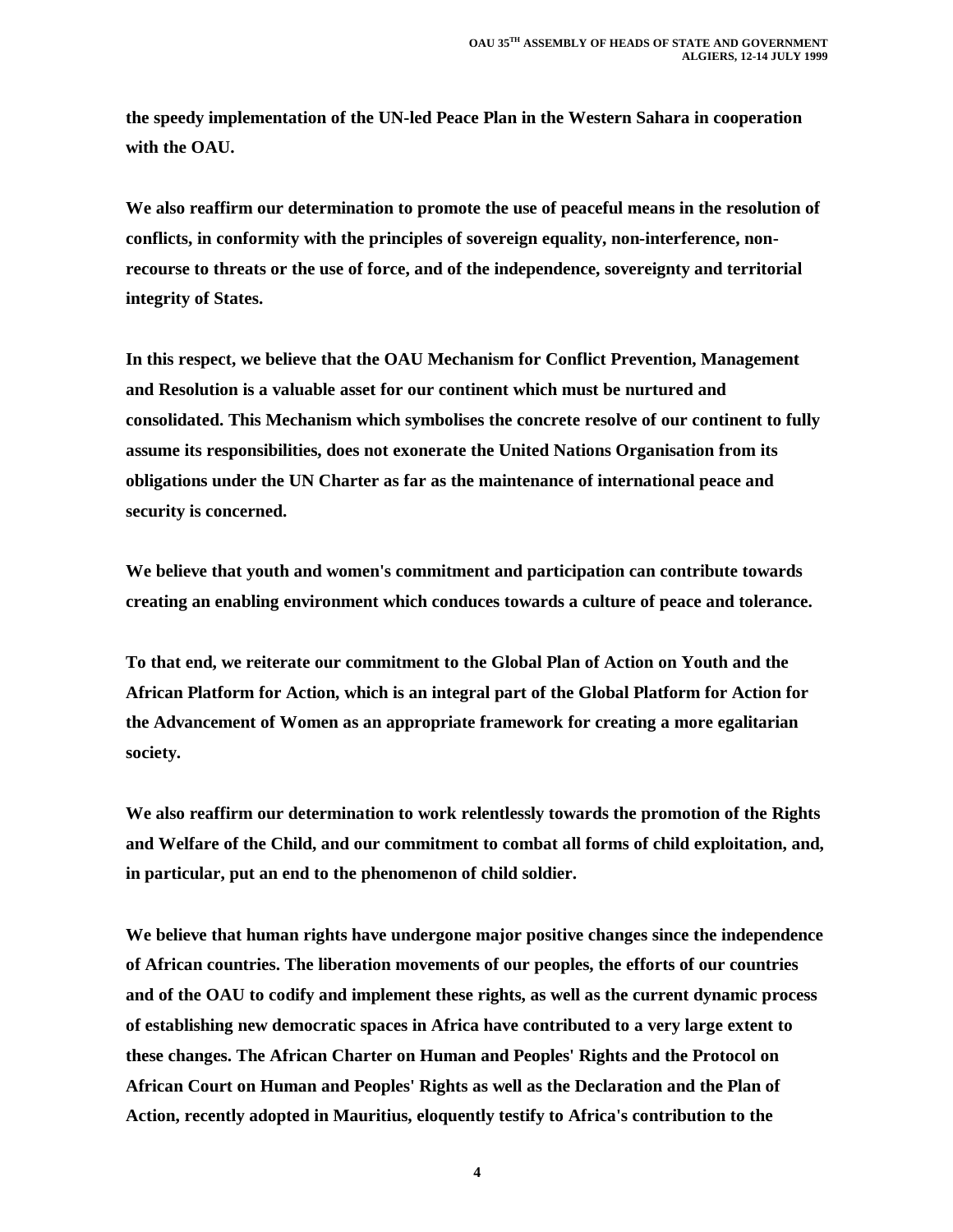**promotion and protection of the noble cause of Human Rights. We, however, recognise that much remains to be done to bring these developments to the level of our own expectations and the legitimate aspirations of our peoples. We are aware of these limitations and are determined not to relent in our efforts to transcend them.** 

**In this Spirit, we reiterate our commitment to the protection and promotion of human rights and fundamental freedoms. We emphasise the indivisibility, universality and interdependence of all human rights, be they political and civil or economic, social and cultural, or even individual or collective. We call upon the international community to ensure that they are not used for political purposes.**

**We are convinced that the increase in, and expansion of the spaces of freedom and the establishment of democratic institutions that are representative of our peoples and receiving their active participation, would further contribute to the consolidation of modern African States underpinned by the rule of respect for the fundamental rights and freedoms of the citizens and the democratic management of public affairs.** 

**Despite the hopes generated by the end of the cold war and the attendant prospects of peace, development and integration in the world economy, we note that the Post-cold war era is fraught with new and grave uncertainties, serious risks of marginalization and new challenges that pose, numerous threats to our continent.** 

**On the occasion of the Algiers summit, the last Summit of this Millennium, we would like to highlight the most important of these new challenges.** 

**First, globalisation is undoubtedly the most widespread of these challenges. Ushered in with promises of progress and prosperity for all, it has today aroused fears, in that it poses serious threats to our sovereignty, cultural and historical identities as well as gravely undermining our development prospects. We believe that globalisation should be placed within the framework of a democratically conceived dynamics, and implemented collectively to make it an institution capable of fulfilling the hope for a concerted development of mankind and prosperity shared by all peoples.**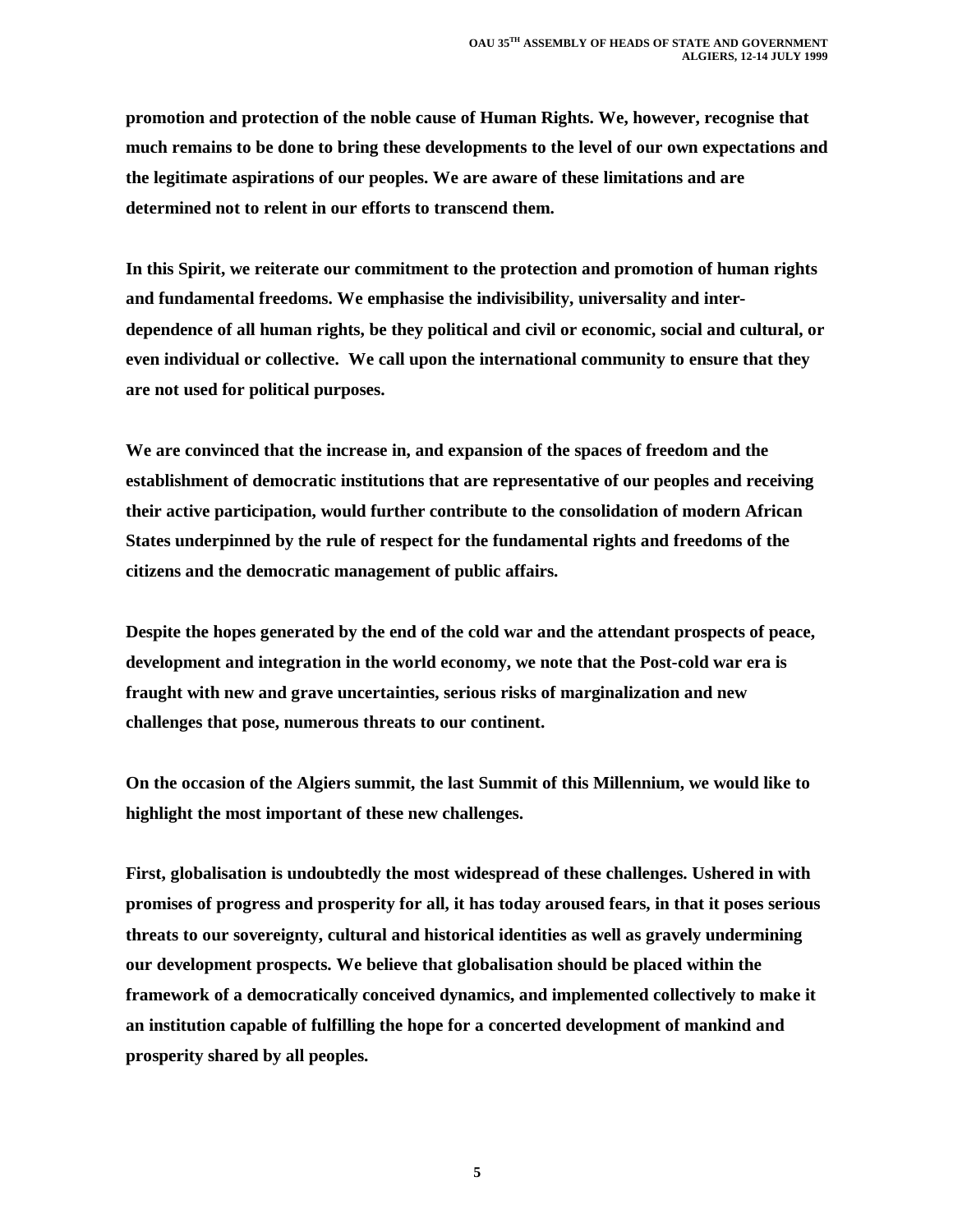**Secondly, we note with grave concern, the growing marginalisation of the United Nations and its role under the Charter for the maintenance of international peace and security and the promotion of international cooperation for development. We declare that the unilateral use of force in international relations, outside the duly conferred mandate of the United Nations Security Council, opens the way to practices inimical to world peace and security.**

**We reaffirm our commitment to respect for the major role and responsibilities of the United Nations and its Security Council in the maintenance of international peace and security. In this connection, we, once again, call for a genuine democratisation of international relations based on the active participation and a balanced consideration of the legitimate concerns of all nations. We call, in particular, for the democratisation of the United Nations and its Security Council, and the recognition of Africa's legitimate place within this organ.** 

**The need for democratisation equally applies to other international institutions including, particularly, the International Monetary Fund and the International Bank for Reconstruction and Development.** 

**Thirdly, we believe that the nuclear disarmament issue and the elimination of other weapons of mass destruction remain a challenge and a crucial urgent problem facing the international community, and to which a definitive and lasting solution can be found only through general and comprehensive disarmament under strict and effective international control. Africa has always demonstrated its readiness to bring its contribution to bear on this process, as evidenced by the conclusion and implementation of the Pelindaba Treaty. This important step taken by Africa should be complemented by the establishment of a zone free of nuclear weapons in the Middle East taking into account the inter-dependence between the security in both regions.** 

**We believe that illegal movement, proliferation and trafficking of light weapons constitute another threat to the peace and security of the continent, and we commit ourselves to combat this scourge and lend our support to the regional and international mechanisms charged with preventing and combating this phenomenon.** 

**Fourthly, we underscore the fact that new forms of threat to the stability of societies and the life of individuals such as terrorism, drug trafficking, and organised crime also dangerously**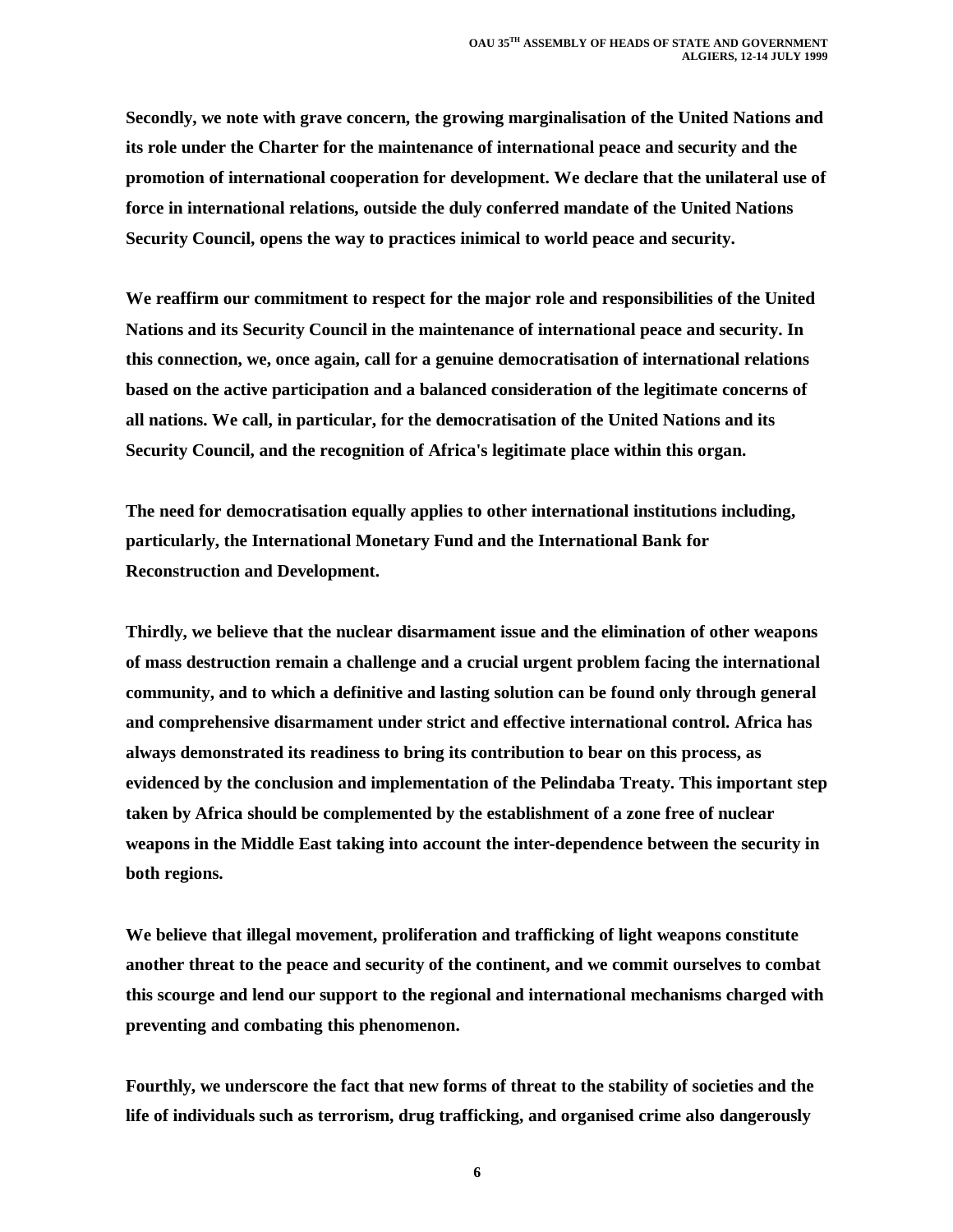**affect Africa and we call for a collective effort to address them. To this end, we call for the creation of appropriate mechanisms for the eradication of the phenomena of corruption, as well as arms and drug trafficking.** 

**Indeed, terrorism, which is a transnational phenomenon, represents today a serious challenge to the values of civilisation and a flagrant violation of human rights and fundamental freedoms. It also poses serious threats to the stability and security of states and their national institutions as well as to international peace and security. While reiterating our profound attachment to the struggle waged by peoples for freedom and self-determination, in conformity with the principles of international law, we call for an effective and efficient international cooperation which should be given concrete expression, under the auspices of OAU, through a speedy conclusion of a Global International Convention for the Prevention and Control of Terrorism in all its forms and the convening of an International Summit Conference under the auspices of the UN to consider this phenomenon and the means to combat it. Africa wants to make its full contribution by adopting its own Convention on this matter.** 

**Fifthly, we note that the current trends in the World Economy do not augur well for Africa or for the great majority of developing countries.** 

**Thus, despite the tremendous efforts invested by our countries to reorganise and restructure their economics at a very high social cost, our economies are increasingly facing a serious deterioration of the terms of trade, a decline in international development co-operation, a continuous fall in official development aid, an exacerbation of the external debt problem and the resurgence of protectionism on the part of the developed countries.** 

**We, for our part, strongly believe that the promotion of economic co-operation and integration for the establishment of the African Economic Community as provided for under the Abuja Treaty will help consolidate the efforts being deployed by our countries to revive and develop their economies and to address the major problems facing Africa, notably problems of refugees and poverty, illiteracy and pandemics including the scourge of AIDS, as well as environmental problems, namely water and desertification related issues and threats to bio-diversity.**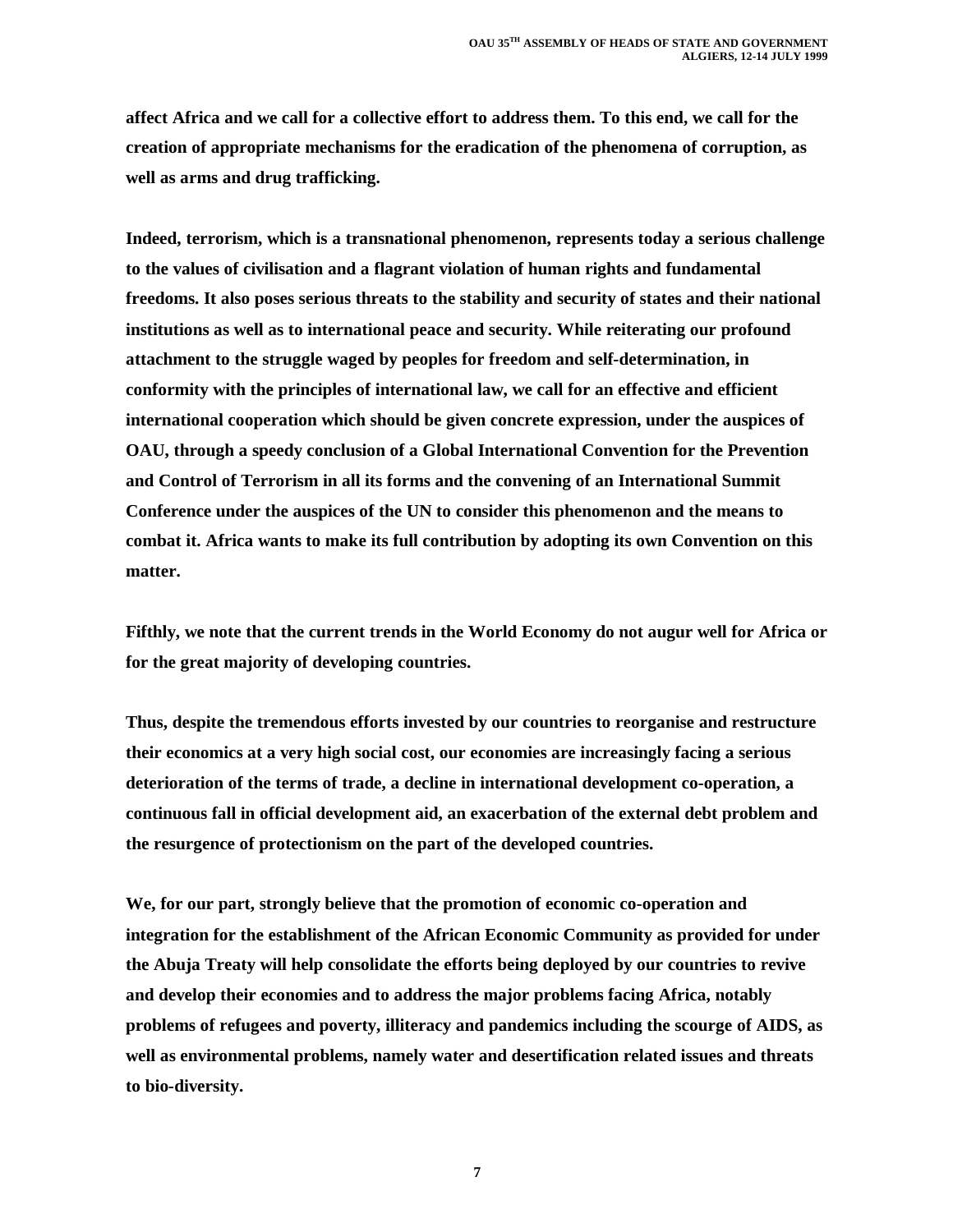**At the dawn of the Third Millennium, we the Heads of State and Government of Member States of the Organisation of African Unity solemnly affirm our determination to fully assume our responsibilities to take up all these challenges. We recognise, however, that the solutions to these challenges depend, to a large extent, on the collective will and the pooling of efforts and resources of the entire International community.** 

**In this connection, we call for a mutually beneficial and genuine international partnership; a partnership based on a balance of interests and mutual respect; a partnership, the most crucial and immediate ingredients of which are the genuine democratisation of international relations, the renewal of multilateralism and consolidation of its instruments, the reorganisation of international cooperation based on sustained inter-dependence and the decline in national egoism, and lastly the establishment of a security system designed and functioning with the participation and involvement of all nations.** 

**While expressing satisfaction at the various co-operation initiatives and approaches in favour of Africa, we reaffirm our readiness and willingness to promote, with all our partners, a genuine partnership devoid of any selfish calculations for influence; a partnership that respects the unity of the continent and aims at the development of Africa, rather than using it as a mere reservoir of raw materials and market for manufactured goods; a partnership that enables Africa to achieve its integration, ensure its development for the benefit of its peoples and occupy its rightful place on the international scene for the mutual and inclusive benefit of the International Community as a whole.** 

**Together, let us enter the Third Millennium with a genuine spirit of co-operation, with restored human dignity and a common hope in an interdependent future for mankind. In this process, Africa, which is prepared to be the master of its destiny, will shoulder its share of responsibility.**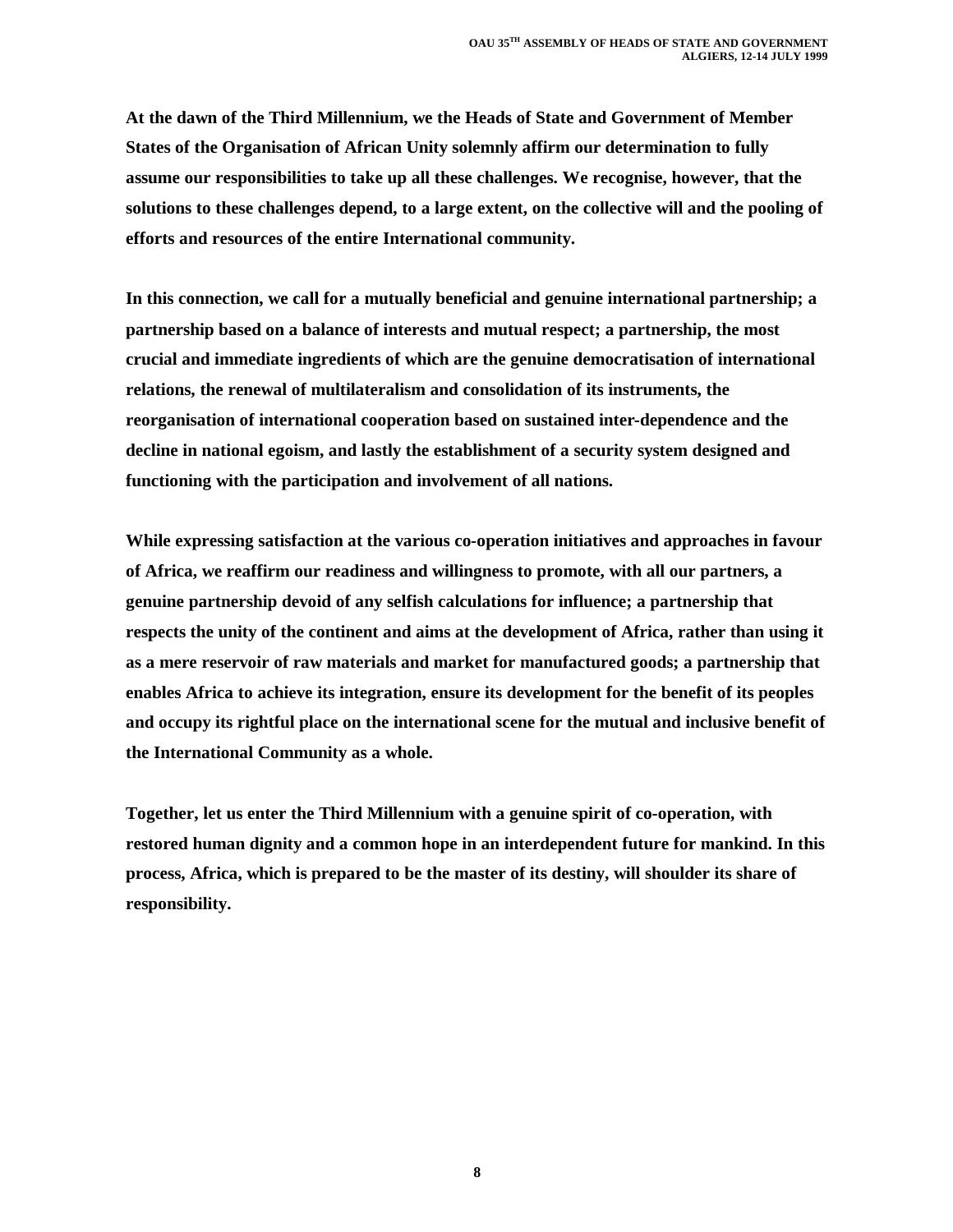#### *AHG/Decl.2 (XXXV)*

# **DECLARATION OF THE YEAR 2000 AS THE YEAR OF PEACE, SECURITY AND SOLIDARITY IN AFRICA**

**The Assembly,** 

- **1. Recalling the Final Communiqué of the 27th OAU Assembly of Heads of State and Government of the OAU which, inter alia, acknowledge the link between security, development and co-operation in Africa;**
- **2. Further Recalling the Kampala Document which proposed the convening of a Conference on Security, Stability, Development and Co-operation in Africa (CSSDCA);**
- **3. Gravely concerned about the proliferation of armed conflicts and crises and their devastating impact on the stability, as well as on the economic and social development of Member States;**
- **4. Recalling also the establishment in 1993 in Cairo, of the OAU Mechanism for the Prevention, Management and Resolution of Conflict Situations on the Continent;**
- **5. Noting the efforts being deployed by the various sub-regional organizations and leaders to successfully and peacefully resolve existing conflicts;**
- **6. Determined to develop a new consensus and a shared vision of the future;**
- **7. Declares the year 2000 as the Year of Peace, Security and Solidarity in Africa and INVITES the Current OAU Chairman, all African Leaders and countries to rededicate themselves to effectively eliminate armed conflicts in Africa by the end of that year.**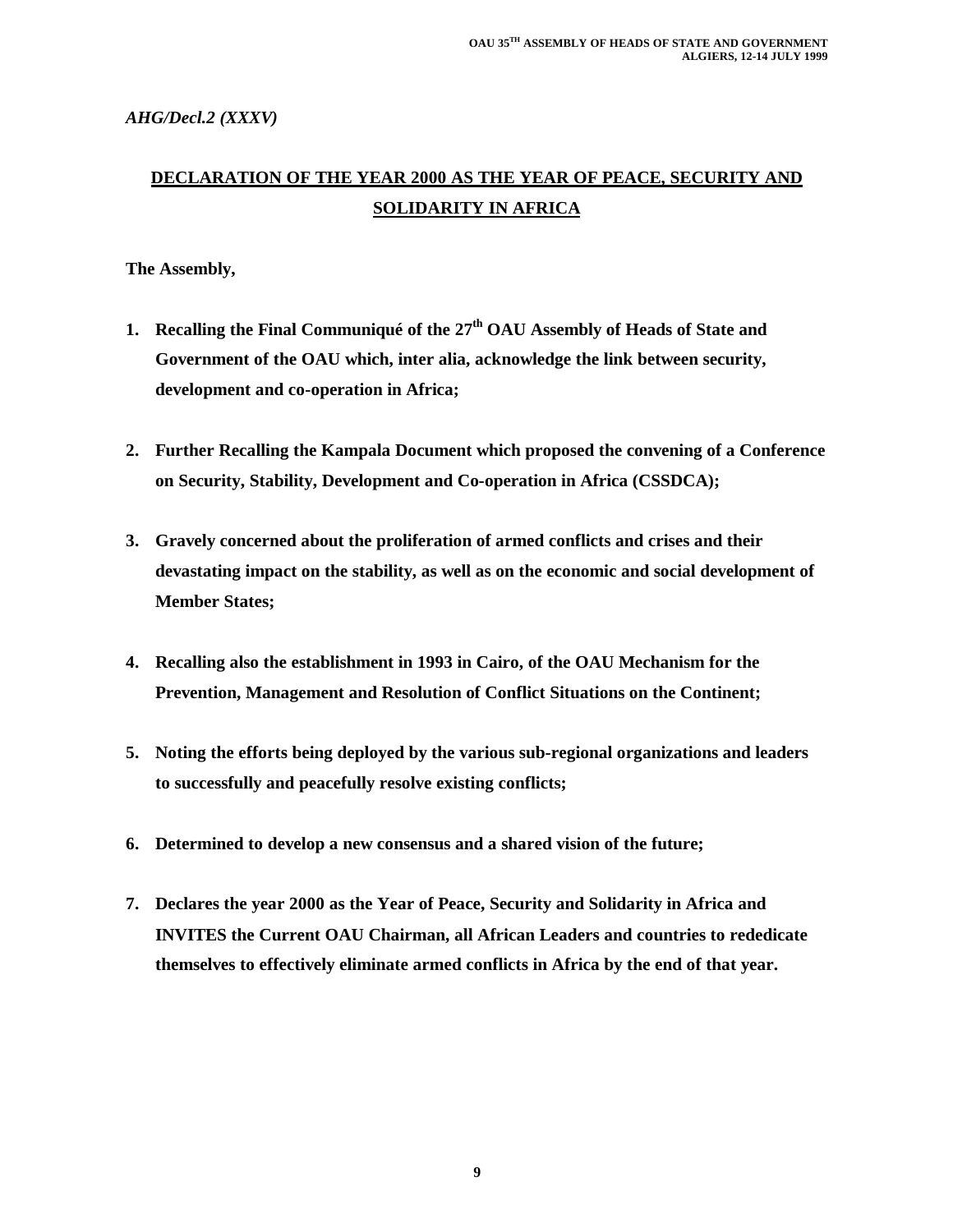*AHG/OAU/AEC/Dec.1 (III)* 

## **DECISION**

**The Assembly of Heads of State and Government,** 

**Considering the Charter of the Organisation of African Unity,** 

**Considering the Treaty Establishing the African Economic Community, especially Articles 7, 8, 9 and 10 thereof,** 

**Considering further the Protocol on the Relations between the African Economic Communities and the Regional Economic Communities,** 

**Having considered the report of the Council of Ministers and the recommendations of the Third Ordinary Session of the Economic and Social Commission (ECOSOC) held in Addis Ababa on 17 June 1999,** 

**Expressing satisfaction at the positive developments regarding the revitalisation of ECCAS,** 

## **DECIDES:**

## **1. REGULATIONS OF THE COUNCIL OF MINISTERS**

**Regulations CM/AEC/Regl.1 (IV), CM/OAU/AEC/Regl. 1 (V) and CM/OAU/AEC/Regl. 2 (V) of the Council of Ministers are hereby approved.** 

## **2. IMPLEMENTATION OF THE AEC TREATY**

**a) Note is taken of the end of the first stage of implementation of the AEC as provided for under the Abuja Treaty and Member States should intensify their efforts towards strengthening the existing RECs to which they belong;**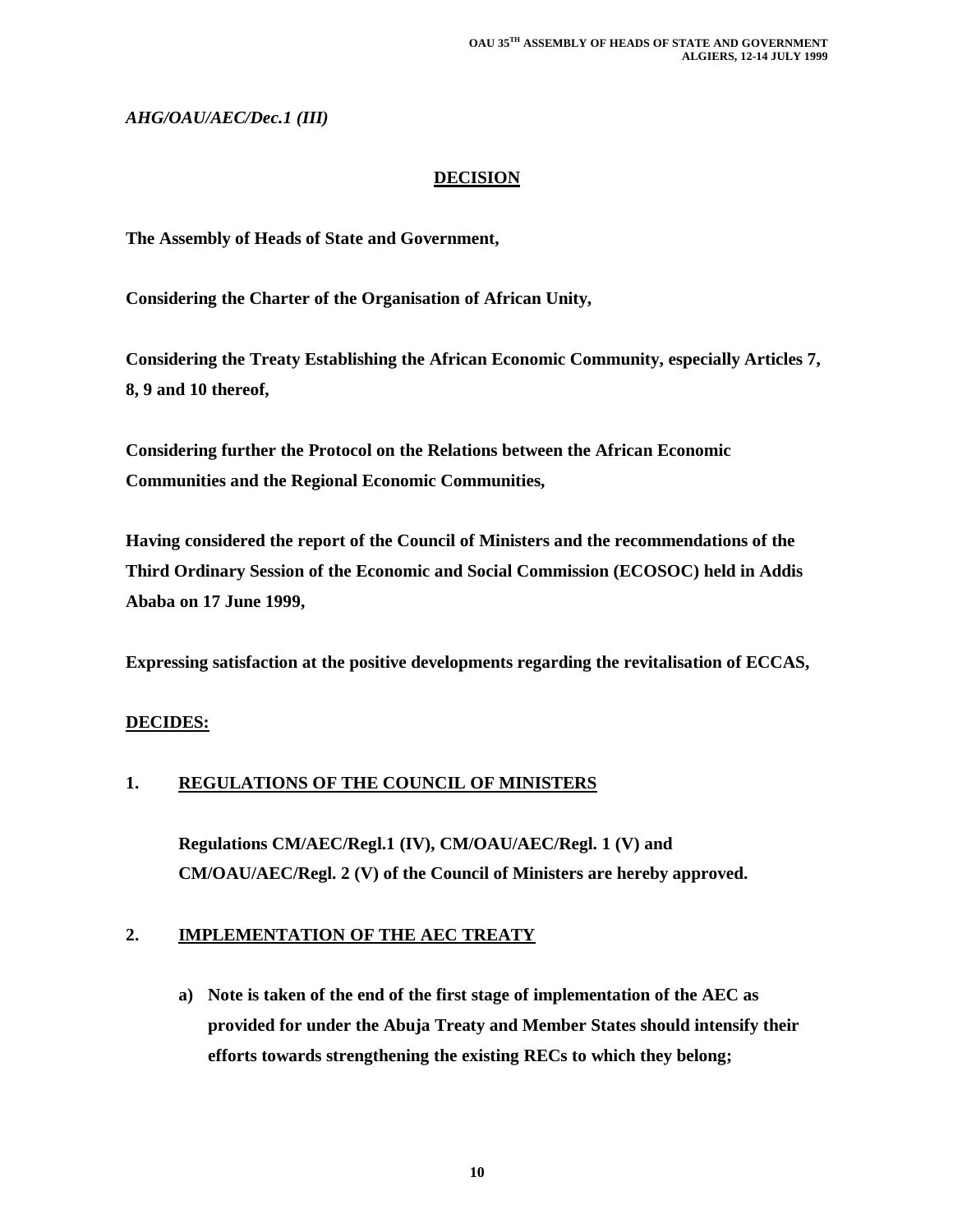- **b) Each REC is to submit to its policy organs an assessment of the progress made during the first stage, and inform ECOSOC of any additional requirements to be met for complying with the conditions needed to complete the first phase;**
- **c) The RECs should submit to the Fourth Session of ECOSOC their respective programmes for implementing the second phase and a progress report thereon, as well as prospects and constraints;**
- **d) The RECs, within the framework of the Specialised Technical Committees, should establish benchmarks for each sector to enhance assessment of the progress of integration, and regularly provide the OAU/AEC Secretariat with their sectoral work programmes in order to facilitate programme co-ordination and harmonisation;**
- **e) The Chairman of each REC is to submit a report to the Assembly on the progress made in the implementation of the AEC Treaty;**
- **f) To reaffirm their commitment under the AEC Treaty, especially those regarding the implementation of the legally binding Decisions of the AEC Summit, all Member States are to set up the requisite national modalities and machinery to facilitate the incorporation of AEC decisions in their national legislation.**

## **3. RATIFICATION OF THE TREATY**

**All Member States concerned are to take appropriate measures to ratify or accede to the AEC Treaty;** 

## **4. BUDGET OF THE COMMUNITY**

**The Committee on Co-ordination, under Article 6 of the Protocol on Relations between the AEC and the RECs, should give priority to the preparation of the AEC budget, and the Secretariat is to intensity its efforts at mobilising extra-budgetary resources;**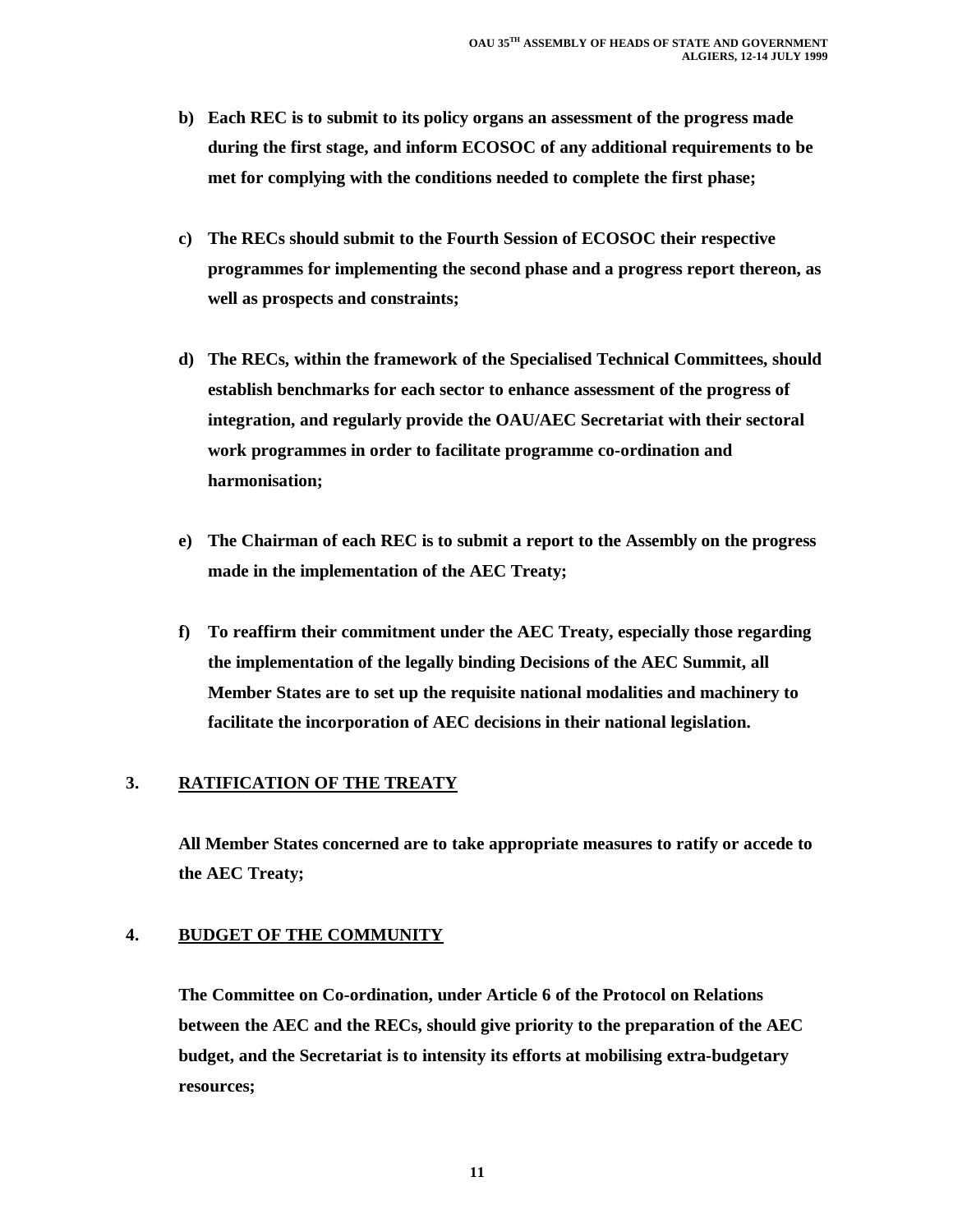#### **5. OAU-EU SUMMIT**

**Support is reiterated for the holding of the proposed Summit with the EU and while requesting the OAU Preparatory Committee to continue to overview the contacts with the EU, mandate is given to a Core Group of that Committee to undertake consultations with the relevant EU Group with a view to clearing all obstacles and determining the best ways and means for the convening of the Summit.** 

**Done in Algiers, Algeria on 14 July, 1999** 

**Abdellaziz BOUTEFLIKA President of the People's Democratic Republic of Algeria Chairman of the Assembly**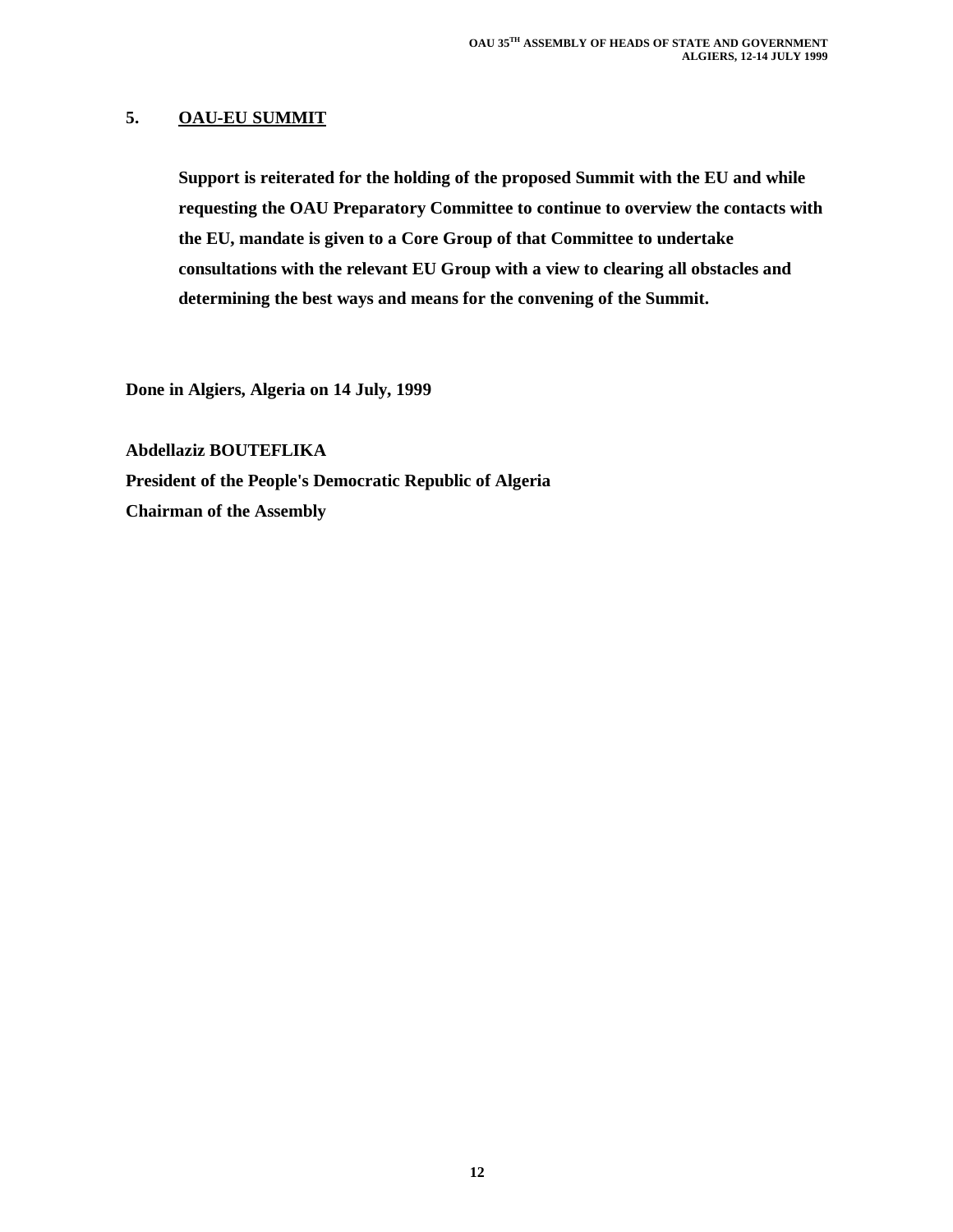#### **DECISIONS OF THE ASSEMBLY OF HEADS OF STATE AND GOVERNMENT**

# *AHG/Dec.132 (XXXV)* **Decision on the Report of the Secretary-General on the Ministerial Conference on the OAU Convention on the Prevention and Combating of Terrorism**

#### **The Assembly:**

- **1. TAKES NOTE of the Decision of Council on the Draft OAU Convention on the Prevention and Combating of Terrorism;**
- **2. ADOPTS the OAU Convention on the Prevention and Combating of Terrorism;**
- **3. URGES Member States to sign, and subsequently ratify the Convention in order to ensure its speedy implementation;**
- **4. ENDORSES the convening of an International Conference at Summit level under the auspices of the United Nations to elaborate on the international strategy needed to combat terrorism and identify the necessary international instruments required by the international community to eliminate the phenomenon of terrorism;**
- **5. EXPRESSES SATISFACTION at the considerable progress so quickly made by the Government and People of Algeria in the restoration of peace and stability and HAILS the courageous initiative of H.E. President Abdelaziz BOUTEFLIKA to give concrete expression to these objectives and usher in permanent civil peace and harmony in Algeria.**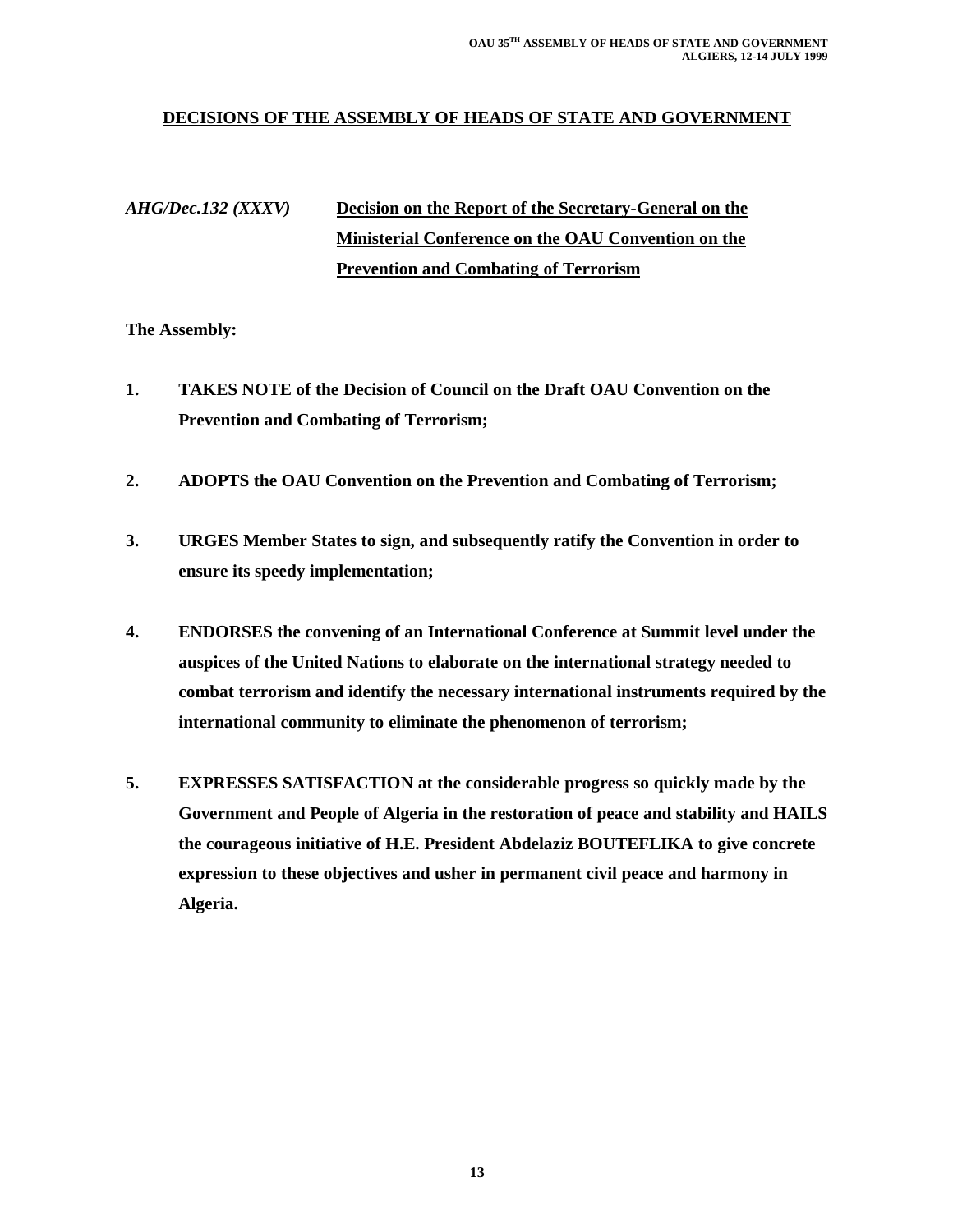## *AHG/Dec.133 (XXXV)* **Decision on the African Commission on Human and Peoples' Rights: Twelfth Annual Activity Report**

#### **The Assembly:**

- **1. TAKES NOTE of the 12th Annual Activity Report of the African Commission on Human and Peoples' Rights and commends the latter for the work accomplished during the past financial year;**
- **2. REQUESTS the competent organs to continue to reflect over the possible ways and means of strengthening the operational capacity of the African Commission in order to enable it to effectively carry out its mandate;**
- **3. URGES the States Parties to the African Charter on Human and Peoples' Rights to fulfil their obligations under this important instrument and to lend all the necessary assistance to the African Commission for the effective accomplishment of its mission;**
- **4. AUTHORISES the publication of the 12th Annual Activity Report in accordance with Article 59 of the African Charter on Human and Peoples' Rights.**

# *AHG/Dec.134 (XXXV)* **Decision on the Crisis between the Libyan Arab Jamahiriya and the United States and the United Kingdom**

## **The Assembly,**

- **1. TAKES NOTE of the Report of the Secretary-General;**
- **2. EXPRESSES ITS SATISFACTION over the courageous decision of the authorities of the Libyan Arab Jamahiriya to encourage the two Libyan suspects to stand trial before the Scottish Court sitting in the Netherlands and over its positive response, and SUPPORTS the Jamahiriya's demand for adequate guarantees and conditions to ensure a just and fair trial for the two suspects;**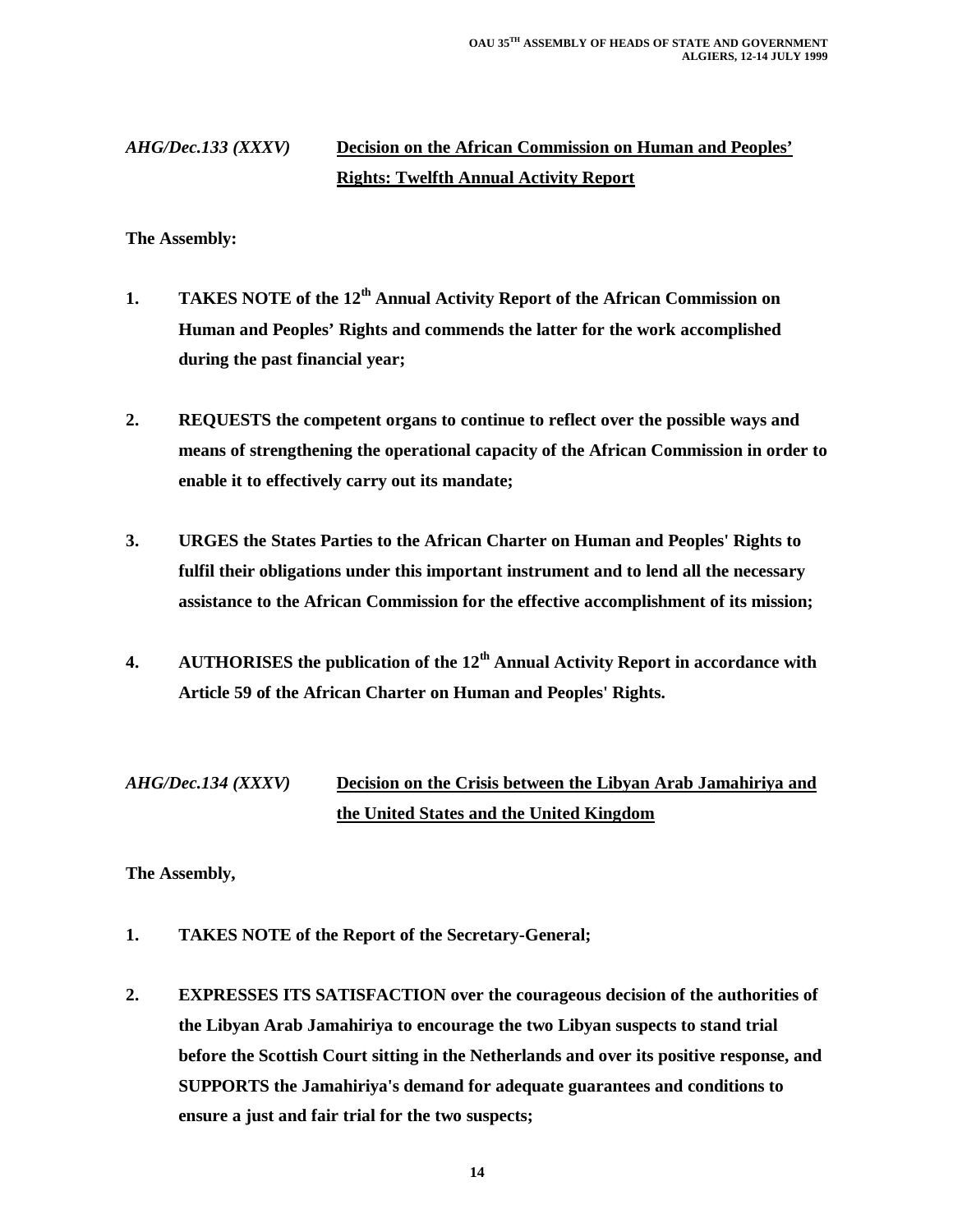- **3. PAYS SPECIAL TRIBUTE to former President of South Africa Nelson Mandela, the custodian of the two holy Mosques, King Fahad IBN Abdelaziz, President Blaise Compaore, Outgoing Chairman of the OAU and all the African leaders who have worked towards the implementation of the letter and spirit of the decision of the OAU Ouagadougou summit on the crisis;**
- **4. FURTHER EXPRESSES ITS SATISFACTION at the efforts of the OAU Committee of Five and the Committee of Seven of the League of Arab States for their contributions in the search for a just solution to the crisis;**
- **5. COMMENDS the African Group in New York for its role in resolving the crisis, and particularly for drawing the attention of the UN Secretary-General to the fact that the Libyan Arab Jamahiriya had co-operated and fulfilled the requirements of UN Security Council Resolutions 731 (1992) 748 (1992), 883 (1993), 1192 (1998);**
- **6. CALLS UPON the United Nations Security Council to immediately and permanently lift the sanctions against the Libyan Arab Jamahiriya;**
- **7. REQUESTS the OAU Current Chairman to address letters to the UN Secretary-General and the Chairman of the UN Security Council to take appropriate measures to ensure the speedy and permanent lifting of sanctions;**
- **8. REQUESTS the Committee of Five on the Dispute between the Libyan Arab Jamahiriya, the United States of America and the United Kingdom to continue its work until the definitive resolution of the dispute;**
- **9. DECIDES to remain seized of this matter and to act as appropriate;**
- **10. REQUESTS the Secretary-General to follow-up the implementation of this decision.**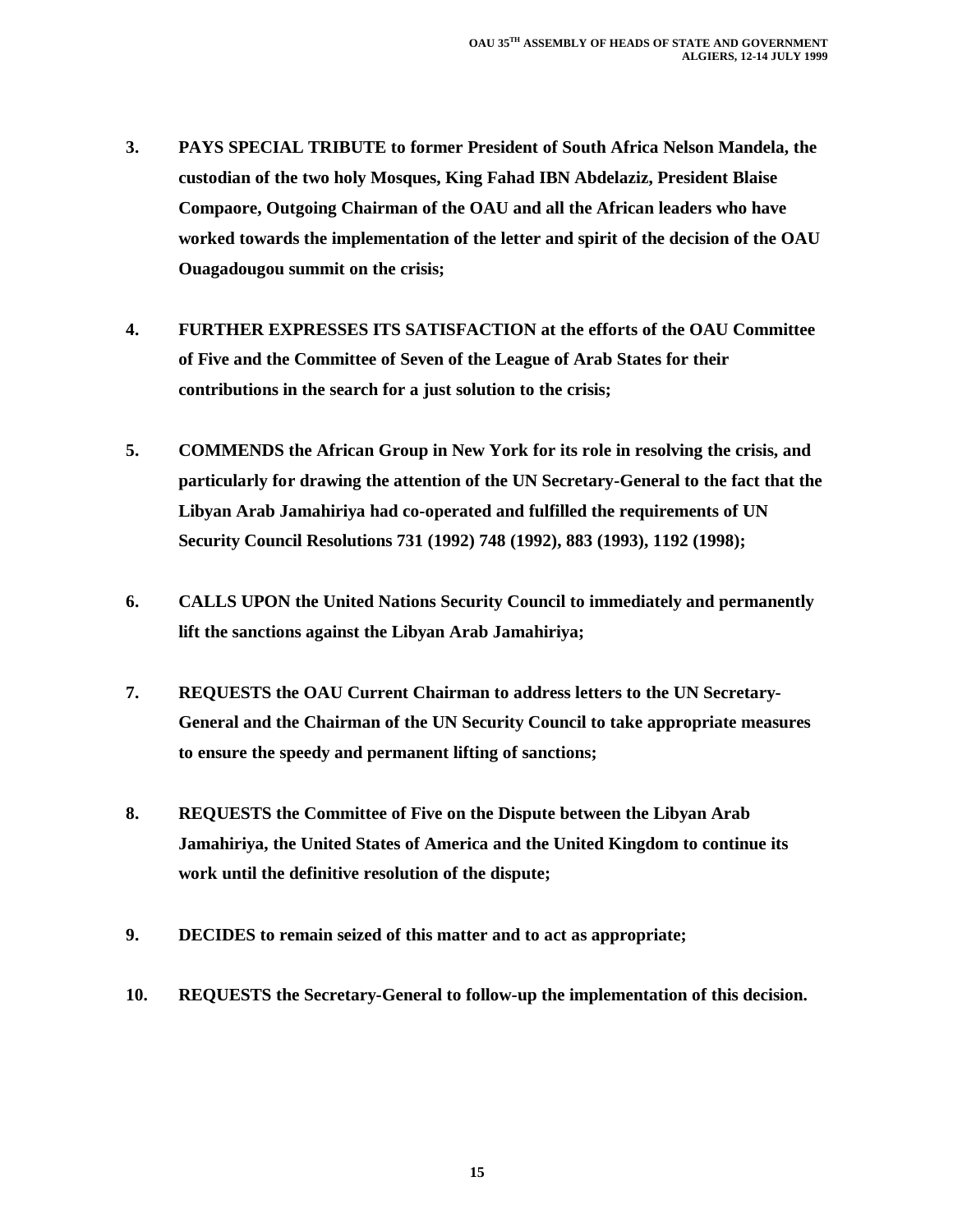# *AHG/Dec.135 (XXXV)* **Decision on the "First Meeting of States Parties to the Convention on the Prohibition of the Use, Stockpiling, Production and Transfer of Anti-Personnel Mines and on their Destruction"**

**The Assembly:** 

- **1. TAKES NOTE of the relevant information contained in the Report of the Secretary-General on the "First Meeting of States Parties of the Convention on the Prohibition of the Use, Stockpiling, Production and Transfer of Anti-personnel Mines and on their Destruction", held in Maputo, Mozambique, from 3 - 7 May, 1999;**
- **2. RECOGNIZES that the issue of antipersonnel mines constitutes a major public health threat and a source of concern in the international political agenda, requiring a global approach in order to address the negative effects of these deadly devices;**
- **3. COMMENDS the rapid entry-into-force of the Convention on the Prohibition of the Use, Stockpiling, Production and Transfer of Anti-personnel Mines and on their Destruction;**
- **4. FURTHER RECOGNIZES that the proliferation of anti-personnel mines constitutes an issue of insecurity which affects free circulation of people and goods in affected countries;**
- **5. EXPRESSES ITS DEEP CONCERN for the devastating effects of anti-Personnel mines on human lives and their negative impact on the country's economic development;**
- **6. COMMENDS all States Parties to the Convention;**
- **7. CALLS UPON all countries which have not done so to sign and ratify the Convention;**
- **8. EXPRESSES ITS APPRECIATION for the outcome of the Maputo meeting;**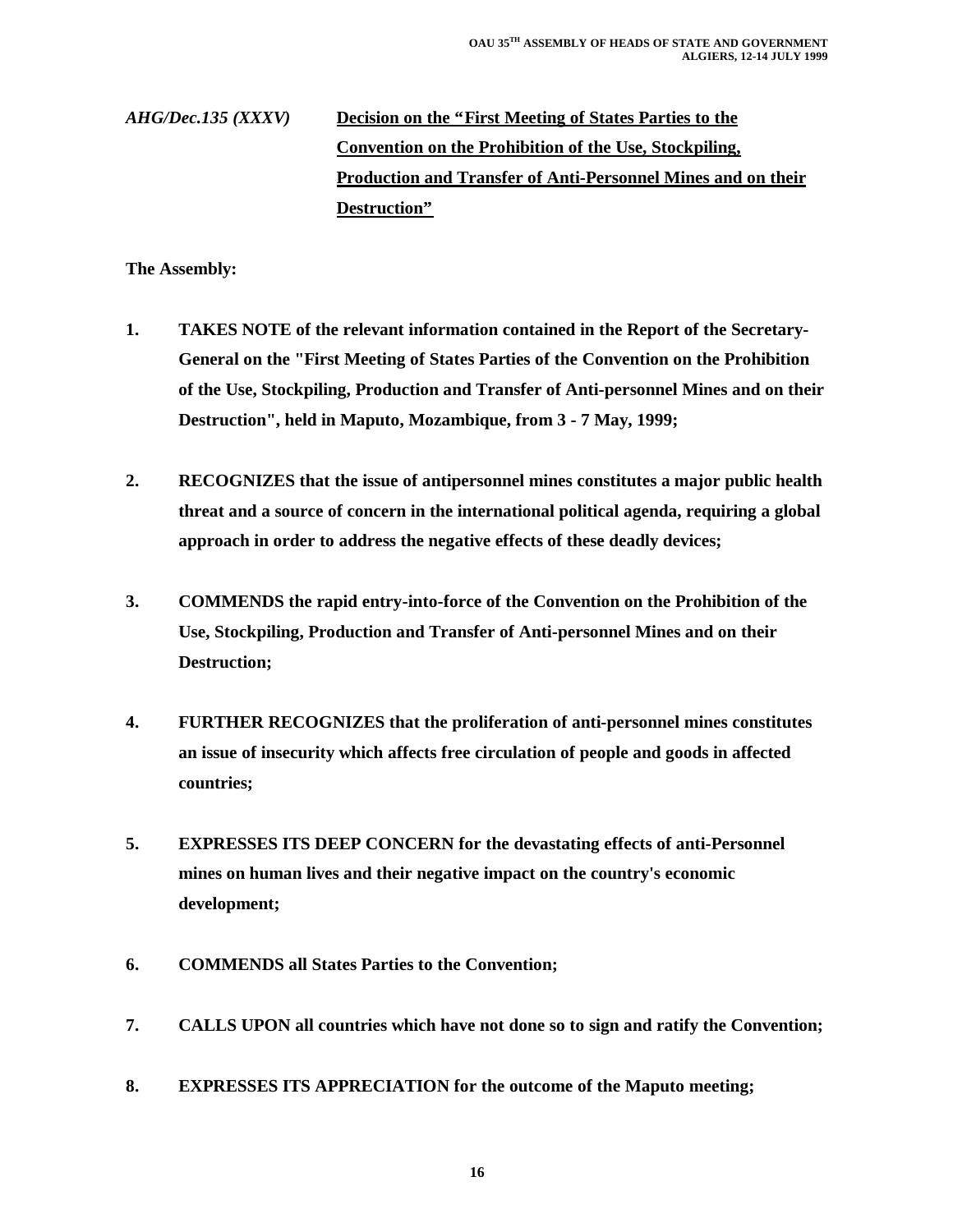- **9. SUPPORTS FIRMLY the objectives and purposes enshrined in the "Maputo Declaration";**
- **10. REQUESTS the Secretary-General to continue to sensitize Member States to contribute to the effective implementation of the Convention.**

# *AHG/Dec.136 (XXXV)* **Decision on the Report of the Secretary-General on the Conference of African Ministers of Education (COMEDAF 1) and the Implementation of the Programme of Action of the Decade of Education in Africa**

**The Assembly:** 

- **1. TAKES NOTE of the report;**
- **2. ENDORSES the recommendations of the Conference of African Ministers of Education (COMEDAF 1) meeting in Harare, Zimbabwe, from 15 to 19 March, 1999;**
- **3. TAKES NOTE of the Programme of Action of the Decade of Education in Africa and of the Mechanism for its implementation, as well as the components thereof, as approved by the Conference of Ministers of Education;**
- **4. TAKES NOTE of the Kampala Declaration and Framework of Action on the Empowerment of Women through Functional Literacy and the Education of the Girl Child;**
- **5. URGES Member States to put in place all the necessary national structures as recommended in the report for the effective implementation of the Decade and the Harare Programme of Action;**
- **6. ALSO URGES Member States to continue to give priority to education, more particularly basic education, as pillar of development and generator of human resources, in all their National Development Plans;**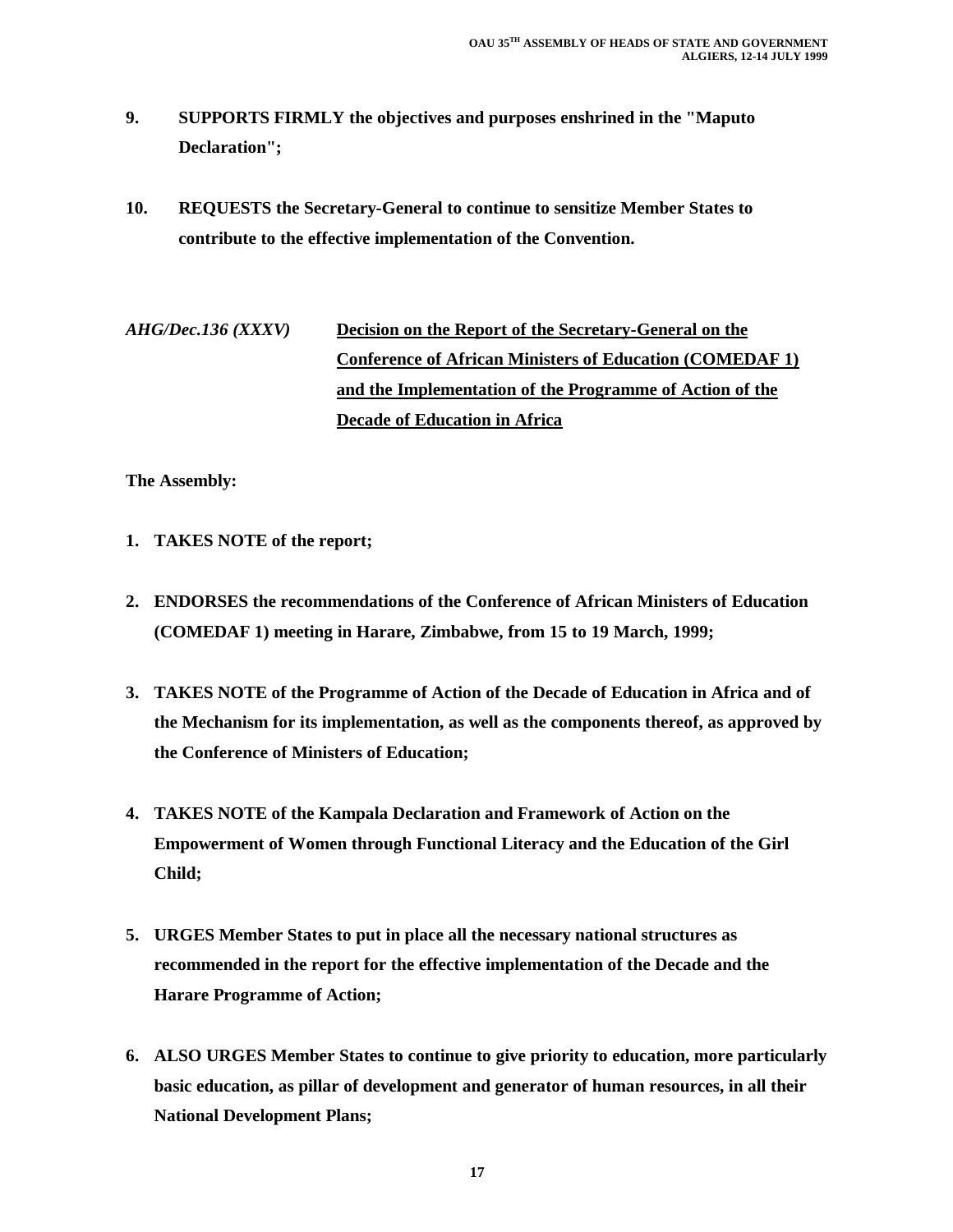- **7. INVITES Member States as well as technical and financial partners to leave no stone unturned in monitoring, particularly at the national level, the synergy of all the on-going initiatives on the continent, with a view to coordinating and harmonizing the various programmes;**
- **8. FURTHER URGES the Regional Economic Communities to take the necessary steps to implement the relevant provisions of the Programme of Action in consultation with the OAU General Secretariat, the countries and the competent regional organizations;**
- **9. CALLS ON the OAU Secretary-General to:** 
	- **a) put in place the Decade Secretariat;**
	- **b) set up the Decade Steering Committee;**
	- **c) release as early as possible the necessary resources for the launching of the Decade coordination activities;**
	- **d) convene every two years the Conference of African Ministers of Education;**
	- **e) convene in 2002, on the occasion of the mid-term review of the Decade, a Summit on Education.**
- **10. APPEALS to African and International Agencies and Institutions, as well as NGOs and donor countries, to lend their technical and financial support to the implementation of the Decade Programme of Action both at national and continental levels.**

# *AHG/Dec.137 (XXXV)* **Decision on the Illicit Proliferation Circulation and Trafficking of Small Arms and Light Weapons**

#### **The Assembly:**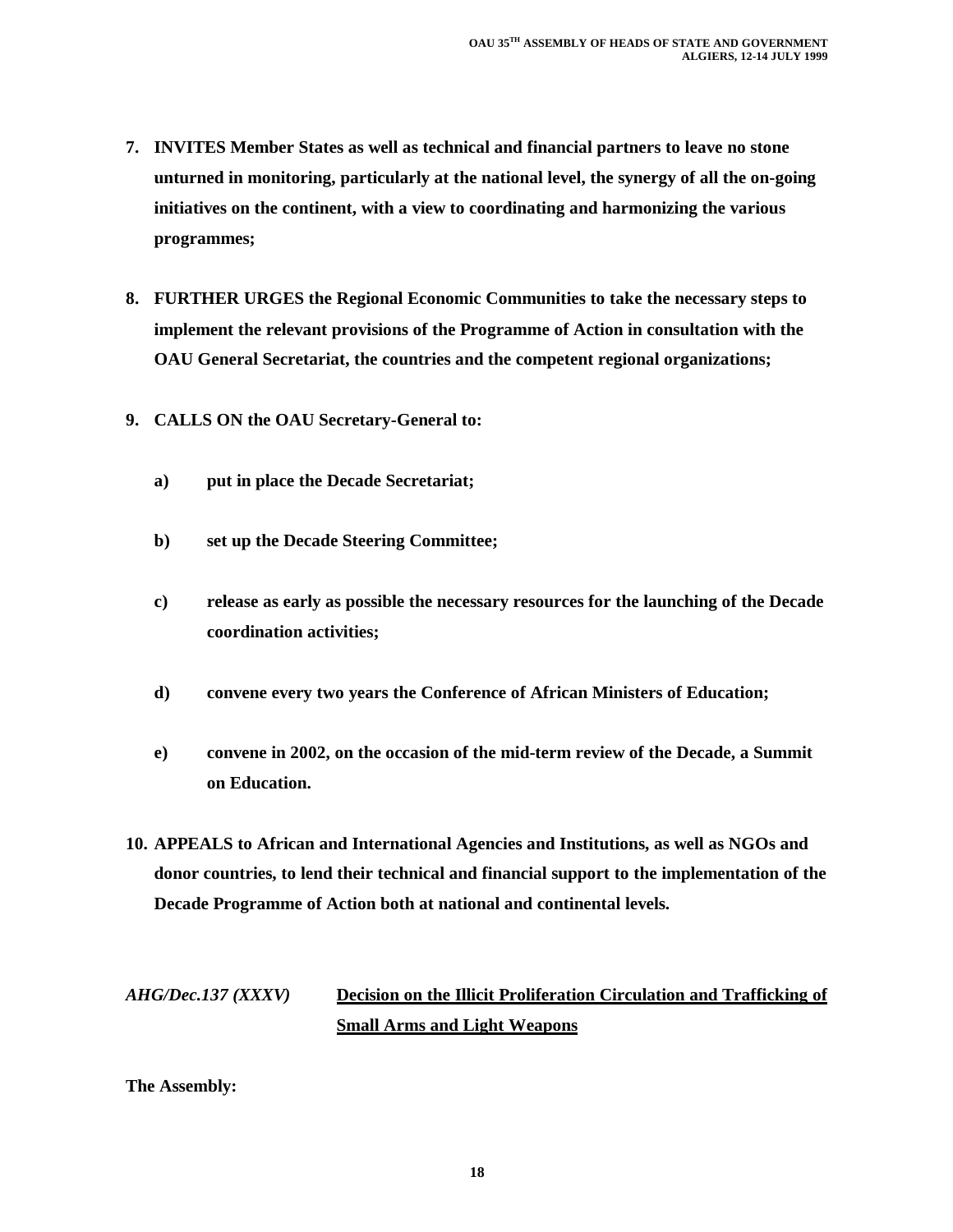#### **1. TAKES NOTE of the Report;**

- **2. ADOPTS the proposals contained therein;**
- **3. HAILS the Declaration on the moratorium on the import, export and manufacture of light weapons adopted in Abuja on 31 October, 1998 by the Heads of State and Government of the Economic Community of West African States (ECOWAS);**
- **4. WELCOMES the appeal contained in the said Declaration calling on the OAU to support implementation of the moratorium and to encourage similar initiatives in other regions of the continent;**
- **5. WELCOMES ALSO the initiatives being undertaken by Member States and regional organisations concerning the question of small arms, in particular the ECOWAS moratorium on small arms, the destruction of surplus and obsolete small arms in South Africa and the destruction of illicit weapons in Mozambique;**
- **6. FURTHER WELCOMES the work of the United Nations, through its Group of Experts on Small Arms and the draft Protocol on the Illicit Manufacturing, circulation and proliferation of as well as illicit trafficking in Firearms, Ammunitions and other related Materials, supplementary to the Convention against Transnational Organised Crime; the European Union, through its Joint Action on Small Arms and the Organisation of American States, through its Convention against the illicit manufacturing, trafficking, circulation and proliferation of firearms, ammunitions, explosives and other related Materials;**
- **7. APPEALS to the International Community to render to the affected African countries all necessary assistance to enable them implement programmes to effectively deal with the problems associated with the proliferation of small arms and light weapons;**
- **8. REITERATES the urgency and the need for inter-African co-operation in addressing the problems associated with the illicit use, transfer and manufacture of small arms and light weapons and EMPHASISES the primary role the OAU can play in co-ordinating actions in those affected areas;**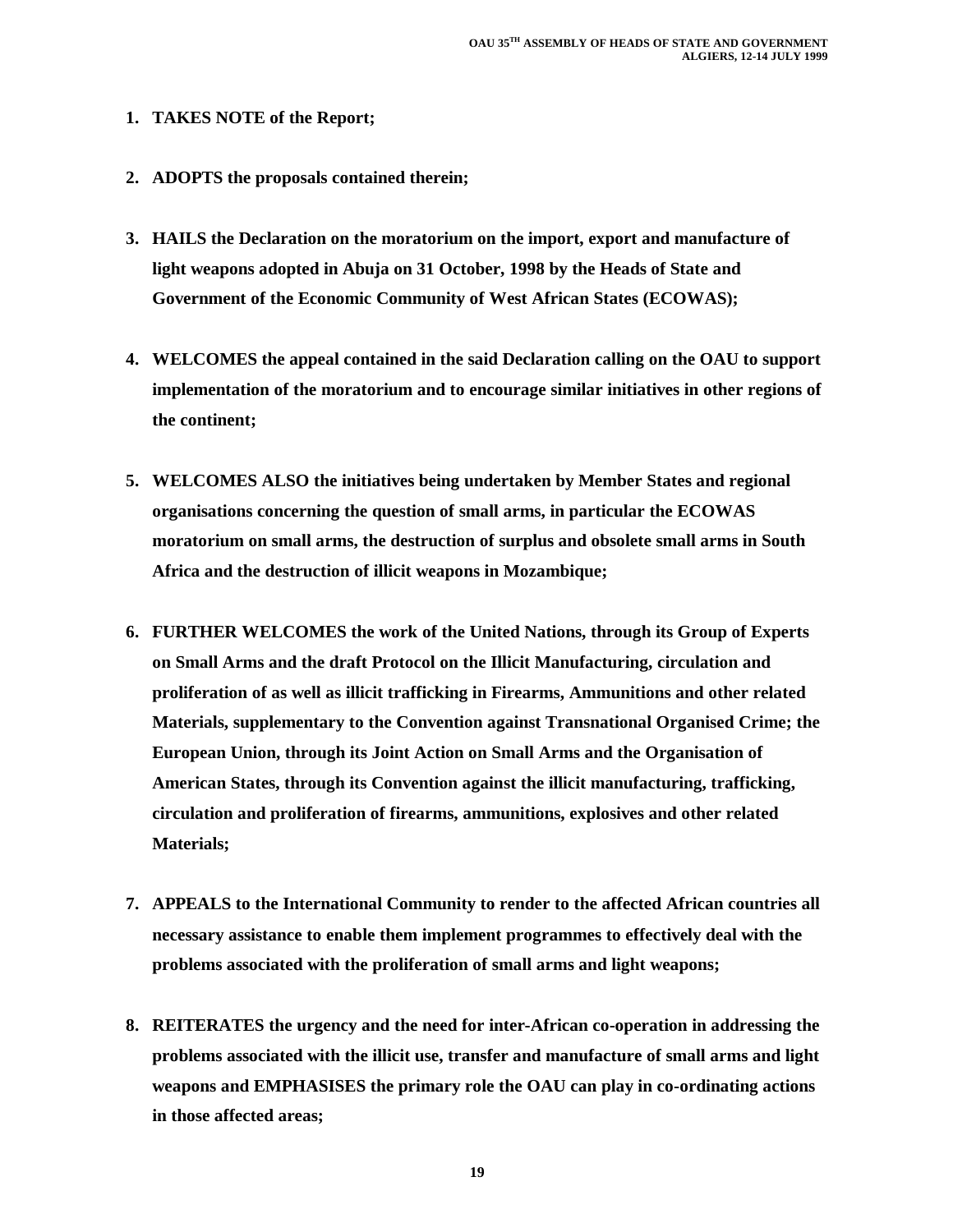- **9. URGES the Secretary-General to further seek the views of Member States on the illicit trafficking, circulation and proliferation of small arms and light weapons, in particular, to seek their views on actions to be undertaken;**
- **10. CALLS for a coordinated African approach to the problems posed by the illicit trafficking, circulation and proliferation of small arms, under the OAU, taking into account the regional experiences and activities in this matter;**
- **11. STRESSES the impact of the illicit proliferation, circulation and trafficking of light weapons on the increased involvement of children as soldiers and the psycho-social trauma thereof and the need to comply with the African Charter for the Rights and Welfare of Children and the Convention on the Rights of the Child;**
- **12. FURTHER APPEALS to all Member States and to the International Community to assist in the psycho-social rehabilitation of children who have been affected by the trafficking, circulation and the proliferation of light weapons;**
- **13. REQUESTS the OAU Secretariat to organize, to that effect, a ministerial preparatory conference on this matter, prior to the International Conference scheduled for the year 2001 and to seek the support of the relevant UN agencies and other actors concerned, so as to evolve an African common approach;**
- **14. FURTHER REQUESTS the Secretary-General to report on this issue to the next Session of the Council of Ministers.**

# *AHG/Dec.138 (XXXV)* **Decision on the United Nations Regional Centre for Peace and Disarmament in Africa**

**The Assembly:**

**1. TAKES NOTE of the progress made since its Thirty-fourth Ordinary Session in efforts to consolidate the activities of the United Nations Regional Centre for Peace and Disarmament in Africa;**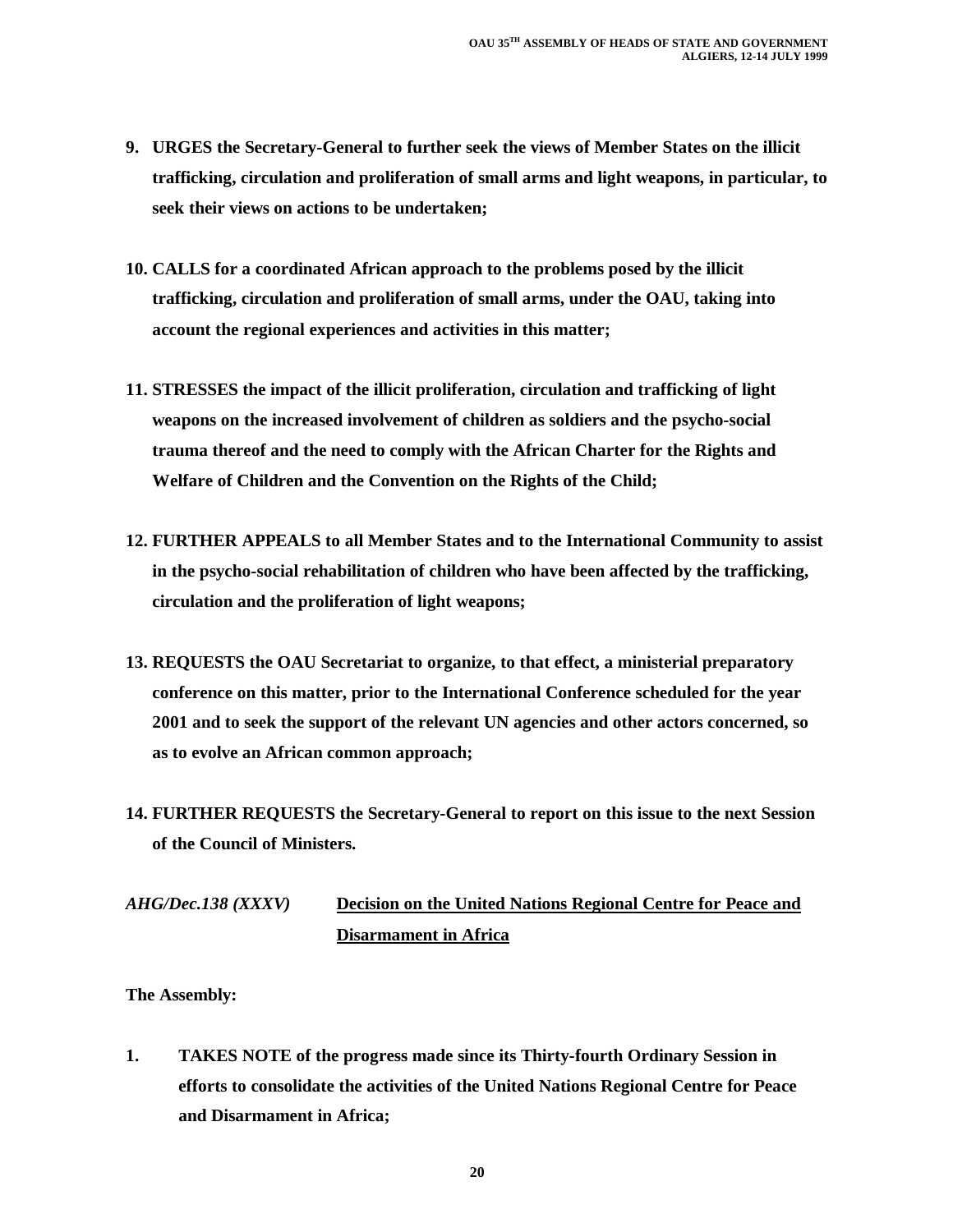- **2. EXPRESSES SATISFACTION at the appointment by the UN Secretary-General of a Director for the Centre;**
- **3. REAFFIRMS ITS UNWAVERING SUPPORT for the revitalization of the Centre and underscores the need to provide it with the necessary resources to enable it to consolidate its activities and implement its programmes;**
- **4. FURTHER REAFFIRMS the need to establish close collaboration between the Centre and the OAU Mechanism for Conflict Prevention, Management and Resolution on the one hand, and, on the other, between the Centre and the sub-regional organizations working for peace, security and development;**
- **5. ONCE AGAIN INVITES the General Secretariat to establish close cooperation with the Centre;**
- **6. URGES Member States and the International Community to support the Centre by making financial contributions to it and assisting it in any other way likely to help in the promotion of its activities and effectiveness;**
- **7. REQUESTS the Secretary-General to report to its 36th Ordinary Session.**

# *AHG/Dec. 139 (XXXV)* **Decision on the ILO Convention on the Banning of the Worst Forms of Child Labour and Immediate Action for their Elimination**

#### **The Assembly:**

**1. RECALLS the African Charter on the Rights and Welfare of the Child adopted in Addis Ababa, Ethiopia in 1990, by the Twenty-sixth Ordinary Session of the Assembly of Heads of State and Government;**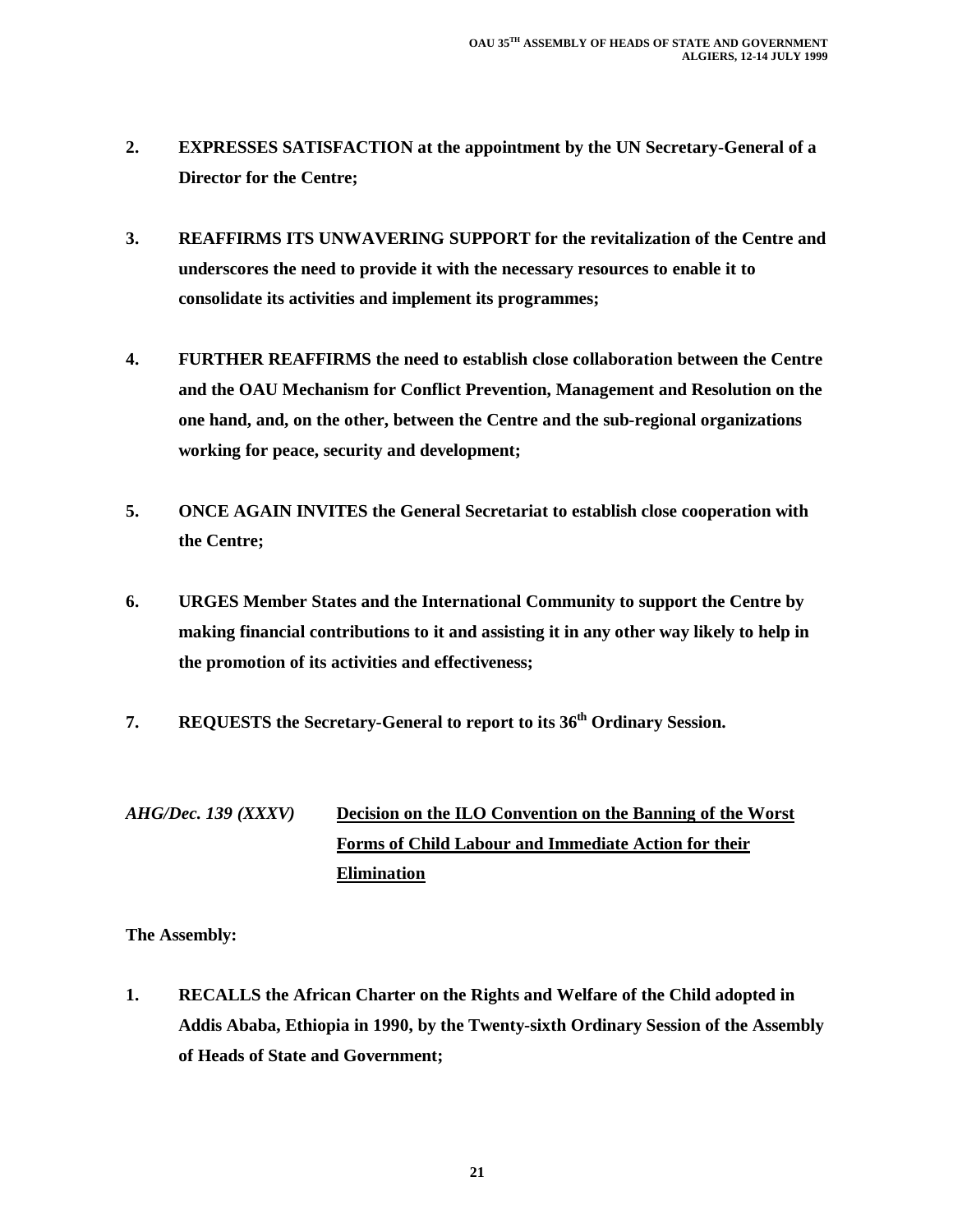- **2. FURTHER RECALLS the unanimous adoption in Geneva, Switzerland on 17 June, 1999 of the ILO Convention on the Prohibition of the Worst Forms of Child Labour and Immediate Action for their Elimination, by the Eighty-seventh Ordinary Session of the International Labour Conference;**
- **3. APPROVES the recommendations contained in the report of the Secretary-General to the Twenty-second Ordinary Session of the Labour and Social Affairs Commission (Windhoek, Namibia: 22 - 23 April, 1999) pertaining to the proposed ILO Convention (Doc.LSC/9 (XXII);**
- **4. REQUESTS all Member States to ratify the Convention as a matter of urgency preferably before the Thirty-sixth Session of the Assembly of Heads of State and Government scheduled to take place in the year 2000;**
- **5. FURTHER REQUESTS the International Labour Office (ILO) to Provide Member States with necessary technical assistance to back their efforts towards ratification and implementation of this Convention.**

# *AHG/Dec. 140 (XXXV)* **Decision on the Convening of an Extraordinary Session of the OAU Assembly of Heads of State and Government in accordance with Article 33 (5) of its Rules of Procedure**

**The Assembly:** 

**Having heard the intervention of H.E. Col. Muamar Gaddafi, Leader of the Great First of September Revolution of the Great Socialist People's Libyan Arab Jamahiriya during the discussion of the item on collective security and conflicts on the continent,** 

**Having also heard his intervention on the convening of an Extraordinary Session of the OAU Assembly of Heads of State and Government in the Jamahiriya, from 6 - 9 September, 1999 to discuss ways and means of making the OAU effective so as to keep pace with political and economic developments taking place in the world and the preparation required of Africa**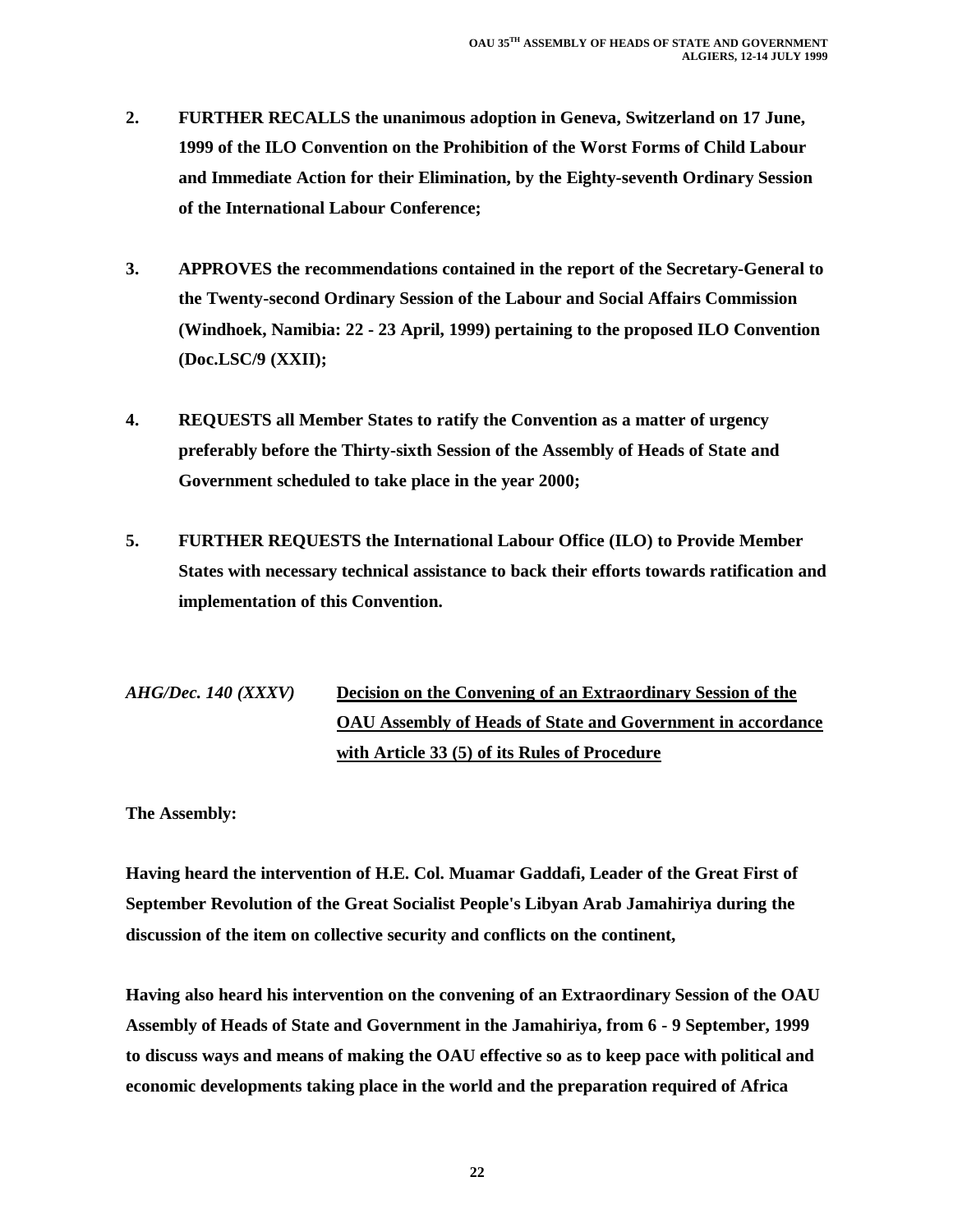**within the context of globalization so as to preserve its social, economic and political potentials:**

**DECIDES to accept the offer of H.E. Col. Muamar Gaddafi to host an Extraordinary Session of the Assembly in the Great Socialist People's Libyan Arab Jamahiriya at the aforementioned proposed date.** 

*AHG/Dec.141 (XXXV)* **Decision**

**The Assembly:** 

- **1. REAFFIRMS the provisions of the OAU Charter;**
- **2. REAFFIRMS FURTHER the African Charter on Human and Peoples' Rights and in particular Article 13;**
- **3. RECALLS the Universal Declaration on Democracy, adopted by the Inter-Parliamentary Council at its 161st Session in Cairo, on 16 September 1997;**
- **4. RECALLS FURTHER the spirit of the Harare Decision on unconstitutional remover of Governments;**
- **5. RECOGNISES that the principles of good governance, transparency and human rights are essential elements for building representative and stable government and contribute to conflict prevention.**

## *AHG/Dec. 142 (XXXV)* **Decision**

**The Assembly:** 

**Determined to promote strong and democratic institutions that will safeguard the principles mentioned in the decision above,**